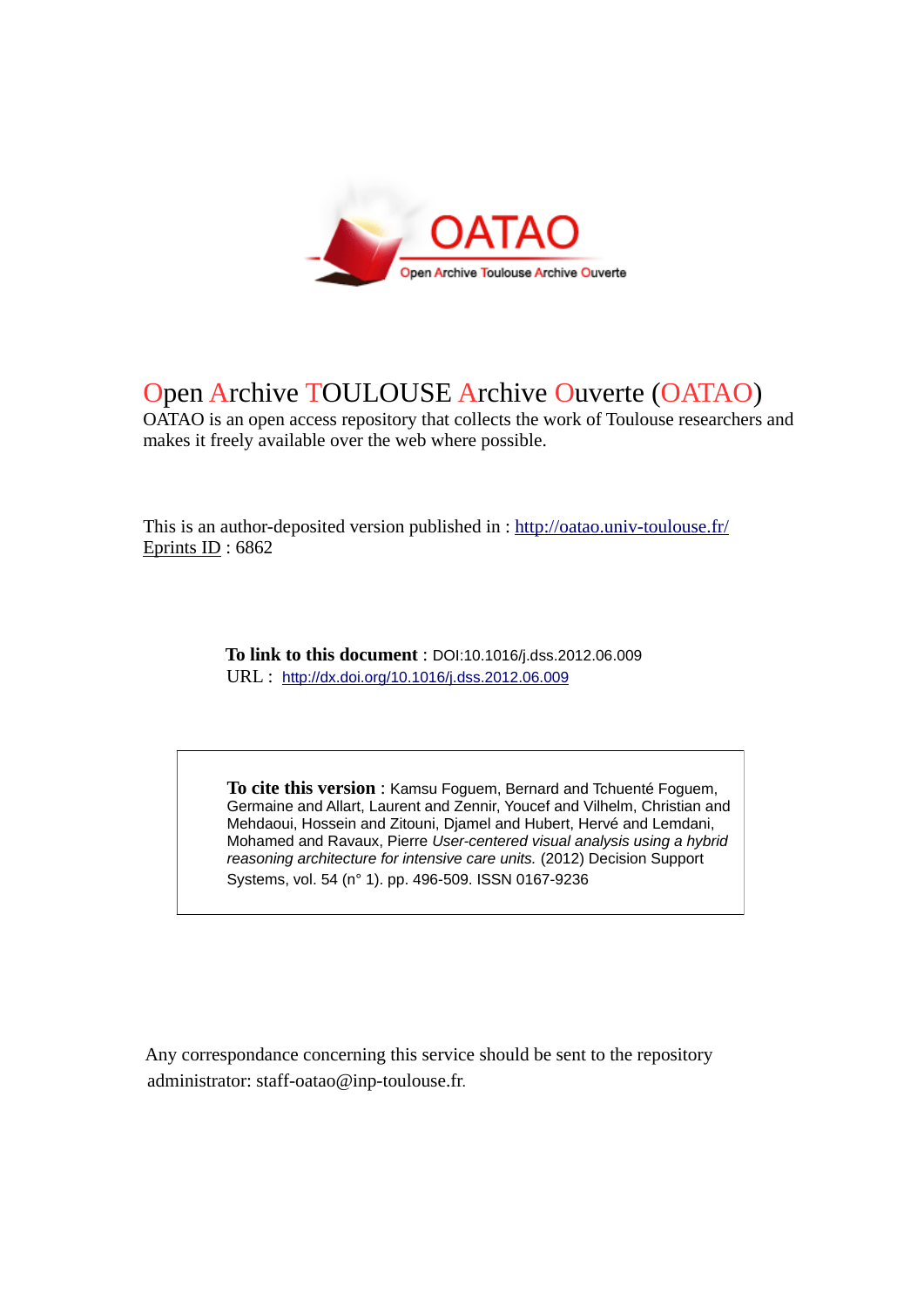# User-centered visual analysis using a hybrid reasoning architecture for intensive care units

Bernard Kamsu-Foguem <sup>a,\*</sup>, Germaine Tchuenté-Foguem <sup>b</sup>, Laurent Allart <sup>c</sup>, Youcef Zennir <sup>b</sup>, Christian Vilhelm <sup>b</sup>, Hossein Mehdaoui<sup>c</sup>, Djamel Zitouni<sup>d</sup>, Hervé Hubert<sup>d</sup>, Mohamed Lemdani <sup>b</sup>, Pierre Ravaux <sup>b</sup>

a *Laboratory of Production Engineering, EA 1905, ENIT, INPT, University of Toulouse, 47 avenue d'Azereix, BP 1629, 65016 Tarbes Cedex, France*

<sup>b</sup> *Department of Biomathematics, EA 3614, Faculty of Pharmacy and Biology, University of Lille - North of France, 3 rue du Professeur Laguesse, BP 83, 59006 Lille Cedex, France* <sup>c</sup> *Department of Intensive Care, Fort de France University Hospital, BP 632, 97261 Fort-de-France, France*

<sup>d</sup> *Department of Public Health, EA 2694, UDSL, Lille Institute of Management and Health Sciences (ILIS), University Lille - North of France, Loos, France*

⁎ Corresponding author. *E-mail address:* bernard.kamsu-foguem@enit.fr (B. Kamsu-Foguem).

#### A B S T R A C T

One problem pertaining to Intensive Care Unit information systems is that, in some cases, a very dense display of data can result. To ensure the overview and readability of the increasing volumes of data, some special features are required (e.g., data prioritization, clustering, and selection mechanisms) with the application of analytical methods (e.g., temporal data abstraction, principal component analysis, and detection of events). This paper addresses the problem of improving the integration of the visual and analytical methods applied to medical monitoring systems. We present a knowledge- and machine learning-based approach to support the knowledge discovery process with appropriate analytical and visual methods. Its potential benefit to the development of user interfaces for intelligent monitors that can assist with the detection and explanation of new, potentially threatening medical events. The proposed hybrid reasoning architecture provides an interactive graphical user interface to adjust the parameters of the analytical methods based on the users' task at hand. The action sequences performed on the graphical user interface by the user are consolidated in a dynamic knowledge base with specific hybrid reasoning that integrates symbolic and connectionist approaches. These sequences of expert knowledge acquisition can be very efficient for making easier knowledge emergence during a similar experience and positively impact the monitoring of critical situations. The provided graphical user interface incorporating a user-centered visual analysis is exploited to facilitate the natural and effective representation of clinical information for patient care.

*Keywords:* Intelligent user interface Visual computing Connectionist-symbolic integration Knowledge acquisition Intensive care units Medical monitoring

#### 1. Introduction

The dynamic environment sets special requirements for contextaware hospital applications to provide users with appropriate services and to offer a suitable interface to users [9]. The medical domain is particularly interesting for the application of techniques for visualizing time-oriented data that is essential for analysis activities in many application scenarios. A better integration of visual, analytical, and user-centered methods is key to adapting visual and analytical methods to the user's task at hand. The goal of model visualization is to allow the user to form clear mental images of a model's structure and function [56]. The hybrid connectionist-symbolic approach to drive user-centered visual analysis seems to be promising for the field. It eases the implementation of a task-orientation specification to suggest and parameterize the visual, analytical, and interaction methods. The user interface of the proposed hybrid reasoning architecture gives a physician a discrete overview of a patient's status (through clinical phases or "scenes") and detects clinically meaningful abnormalities. In fact, the progression of different degrees of parameter abnormalities is represented by a sequence of clinical phases, which reflects the involved predominant physiologic process (e.g., increased blood gas pressures, vasodilatation, and hypotension). To do so, conceptualizing/representing the knowledge of some underlying reasoning that paves the way for specialized problem-solving expertise is important [5]. A formal conceptualization of the implicit knowledge emerging during concrete actions can be exploited to not only have accurate and effective knowledge bases but also dynamically adapt to changes [53]. In the user interface management, a knowledge capitalization process can offer the user a way to reuse the cumulative experiences in browsing through patient records [27], which requires expert interface to capture domain knowledge in the form of a physiological/process model.

In Intensive Care Units (ICUs), there exists a crucial need for intelligent monitoring systems that can help the physician to deal with the massive information flux. ICUs present intrinsic characteristics that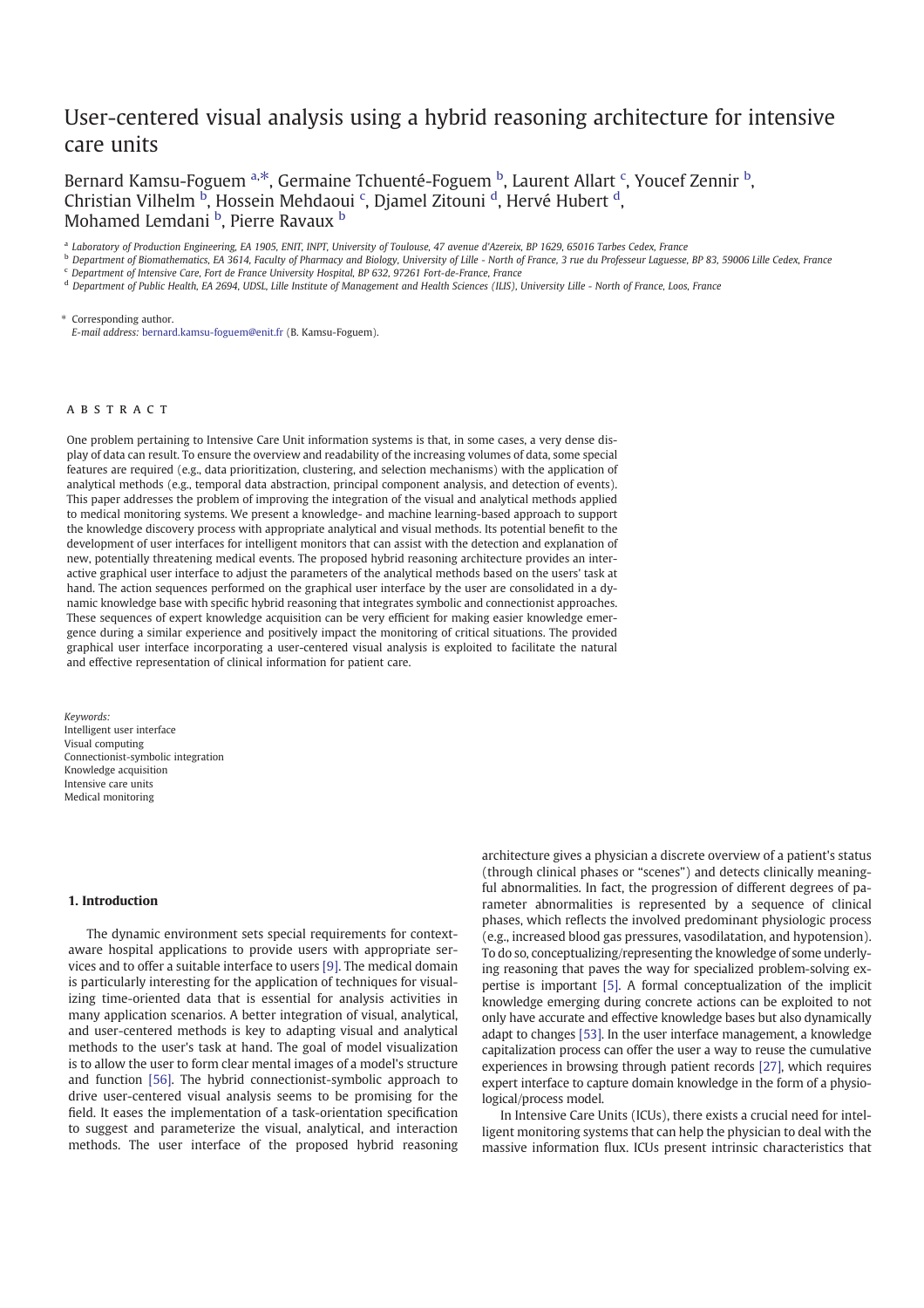make the reasoning and decision-making problem totally different from other clinical areas [59]. To improve medical care management, more innovative tools are required [21]. These tools will help physicians to interpret clinical parameters more quickly and to choose the appropriate treatment for the patient among many different options [30]. In such circumstances, User Interface Engineering can be a valuable tool in the medical domain because it is a think tank that explores user experience, design, and the usability of technology [54]. Unlike the traditional design in which the goal is to make the object or application physically attractive, the goal of user interface design is to make the users' interaction experience as simple and intuitive as possible [63]. A review of intelligent human-machine interfaces in light of the ARCH model [40] has shown that the development of interface architectures based on artificial intelligence techniques (using the knowledge of the user's cognition) can be incorporated into a user interface to ease the task of the human user.

The need for intelligent patient monitoring systems is continuously reinforced by the necessity to automatically build a concise view of the patient's evolution to work "in understanding" with the user. Some studies try to capture automatically the way the user interacts with the system [41,71]. Yen and Acay demonstrated that through monitoring the user's actions, the system can determine the user's intentions and transform the deduced intentions into system actions [41]. Understanding the user's implicit actions allows the effectiveness of the user interface enhancements to be assessed with a reduction in the number of operations performed by the user to achieve a specific goal while using the GUI. Kumar and Sekmen showed how Intelligent User Interfaces (IUIs) improve the communication between humans and machines when the interface technology makes the leap from a passive tool-set to a proactive assistant [71]. In fact, the studied User Interfaces use machine learning to improve their interactions with humans (information filtering, data value production and command generation). For example, by inducing suggested data values based on previously observed values, the system reduces the data entry time for a human operator and improves the human's performance at a task with the quality of the data.

Studying interactive techniques for the visual analysis of timeoriented data is essential for building targeted user interfaces. The information gained by these techniques can support the analysis and visualization process to provide additional guidance to users. For example, during their respective reasoning (e.g., to detect events of temporal data abstractions [11,64], practitioners would filter, map, and render information from data objects with the aim of taking advantage of the visual analysis methods capabilities to do the following [36]: i) diagnose the pathology of the patient according to the symptoms expressed by the patient, the observations or analysis of the doctor and the already known health problems of this pattern; and ii) determine the best possible therapeutic procedures. This method fits with knowledge-assisted visualization that provides some opportunities to update and share knowledge through visualization [70]. Studying tighter combinations of analysis steps and event-based visualization could at least result in new, powerful means for the visual analysis of time-oriented data. The user interface must provide different specification methods to allow the system to give relevant visual information based on the physician's experience and interaction (e.g., expert, common and less-experienced visualization users).

The rest of this paper is organized as follows. We discuss in Section 2 the state of the art, including the user interface issue in the medical domain and information visualization with usercentered visual analysis. Then, in Section 3, we highlight the importance of the Connectionist-Symbolic Integration used for generating contextualized visual representations in the user interfaces. A description of its reasoning mechanisms, useful for extracting and automatically highlighting the relevant information from time-oriented data, is also presented in the *Aiddiag*'s software architecture. In Section 4, the impact of such architecture is illustrated for the intelligent or knowledge-based visualization of medical data. In Section 5, we provide some information about the effective use of the system in the intensive care unit at a University Hospital. We outline in Section 6 the lessons learned on the implementation of our approach and note our findings and future works in the interactive information visualization.

# 2. State of the art

#### *2.1. Related works: user interfaces within intensive care units*

In the last few years, the user interface has proved to be a valuable tool in the medical sector for assisting medical doctors and various physicians (e.g., anesthetists [44] and neonatologists [49]) in many applications (e.g., oncological, cardiovascular [7], and respiratory aspects [22]). In the Intensive Care Unit (ICU) domain in particular, the applications range from software to supervise patients through quality scenario controllers to integrated strategic decisions.

Boaz and Shahar developed IDAN/KNAVE-II [7], a conceptual and practical architecture that fully implements the temporal-abstraction mediation approach. The KNAVE architecture comprises three types of modules: the temporal-abstraction module, knowledge-acquisition tools, and the information visualization module. The KNAVE-II intelligent (knowledge based) interactive interface is used to monitor and explore time-oriented clinical data and their abstractions. An early description of the KNAVE-II interactive visualization module and conceptual interface was made by Shahar and Cheng [60,61], and the interface itself and its semantics was described in detail later [62] and evaluated for its functionality, completeness, correctness, and usability [45]. The IDAN/KNAVE-II combined architecture supports multiple applications, such as in a project focused on the assessment of the quality of guideline-based care (mainly in the domains of oncology and antihypertensive therapy). Some knowledge-acquisition enhancements are needed, both for the display of the definition of existing periodic and linear patterns and for the specification of new patterns.

The systems described here illustrate that choosing between specificity and generality is not easy. Many systems are typically developed for a very narrow, specific application that lends itself to rule-based approaches (e.g., VIE-VENT [49] or SENTINEL [44]) or connectionist and statistical approaches (e.g., RESPAID [12]). However, the lessons learned and their success is limited to their domain of expertise. Meanwhile, generic architectures endeavor to support several application domains and strive for flexibility, modularity, and ease of expansion (e.g. SIMON [20], *Aiddiag* [12] and IDAN/KNAVE-II [7]). This generality is often at the expense of expertise and performance in specific domains [25]. In this study, we have adopted the second approach with a focus on connectionist-symbolic integration, which combines machine learning and structured background knowledge representation.

We follow this later approach and adopt a general framework of knowledge representation and reasoning (namely the *Think*!-based *Aiddiag* framework [12,69]), and we aim to build an IUI considering traces of computer use as experience knowledge containers to support a comprehensive visual analysis. Furthermore, this general framework allows, using heterogeneous computing techniques, sharing and exchanging information between two or more medical computer systems (but designed and implemented independently). Within the ISIS (Intelligent Survey for Information Systems) program [48], we make some extensions in the *Aiddiag* framework by developing new modules for medical research at the bedside in critical care units. The position exposed in this paper is clearly a user-centered approach [6] in which the system can offer visualization assistance based on its knowledge of the user's aims. The main conclusive idea that we can draw from this part is that most of the user interfaces used in the healthcare domain are traditional (contrary to these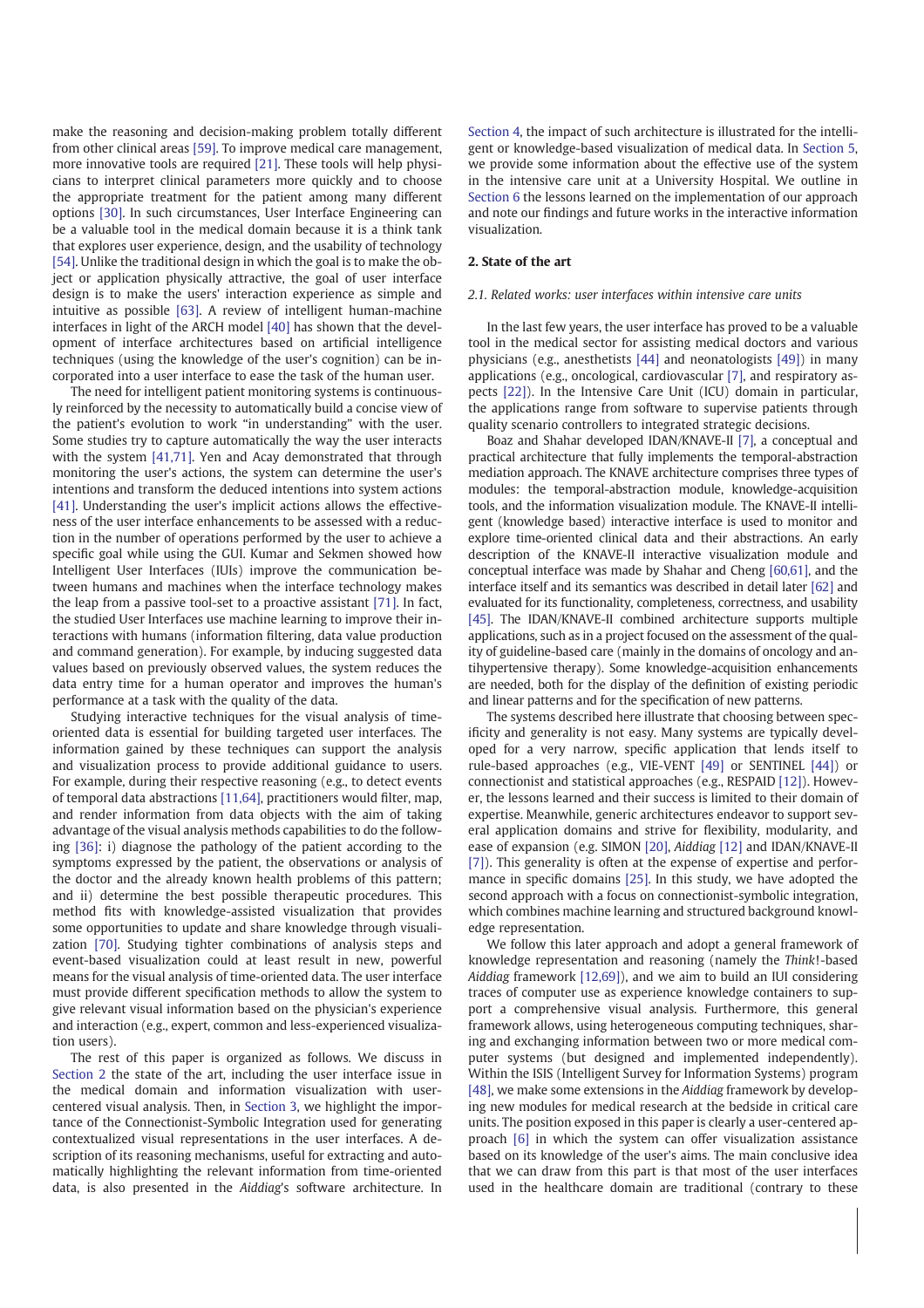approaches, our objective is to propose something new: an intelligent approach).

# *2.2. Integration of visual, analytical, and user-centered methods*

The explicit representation of reasoning methods is an essential feature for building a flexible system that offers various methods to support visual analysis and decision making. Interactive exploration and browsing information are means for a successful visual analysis. Displaying the relevant information on the screen according to this context is useful as a medicine schema or patient record, for example, to enable the physician to access medical records and x-ray images using IUIs while performing the diagnosis. More generally, the temporal context is essential to decide which properties are initiated or terminated by the occurrence of an event [34]. Furthermore, the physicians could check if their action or decision is carrying the right medicine for the right patient. A typical example is the following: in the case of a patient with a respiratory health problem (e.g., respiratory insufficiency or pulmonary edema), certain diagnoses should not be overlooked before the patient can receive artificial ventilation [67].

In general, information visualization is a strategic component to achieve several goals (intuitive data formats, emphasizing subtle aspects of reasoning and information overload prevention). Chittaro's classification of such goals [14] may also be used to describe the systems in the table along with some other criteria (e.g., expert knowledge adaptation [51], completely static vs. dynamic, complexity, hospital-tested). We note some works in IUIs in medicine that were applied to patient populations, such as the IPBC (Interactive Parallel Bar Charts) system [16]. The main feature of IPBC is a visual data mining (VDM) system devoted to the interactively analysis of collections of time-series, and its application to the real clinical context of hemodialysis was shown. There are recent works regarding the intelligent (knowledge-based) visualization of clinical data and the interpretation of those data of patient groups, such as those described by Klimov et al. [37–39].

In fact, a typical survey of intelligent information visualization methods was performed by Aigner et al. [2], and they performed another work involving visual analytical methods [3]. They have elaborated on a categorization schema (based on time, data, and representation criteria, such as 2D vs. 3D and static vs. dynamic) that is intended to help clarify a variety of concepts and methods for analyzing time-oriented data [2]. The concepts of temporal data abstraction, principal component analysis, and clustering are detailed to illustrate the usefulness of a tighter integration of visual and analytical methods:

- *Temporal data abstraction* reduces value ranges from quantitative values to qualitative values, which are much easier to understand.
- *Principal component analysis* reduces the number of variables by switching the focus to major trends in the data.

• *Clustering methods* reduce the number of data tuples by finding expressive representatives for groups of tuples.

To emphasize relevant information according to the users' needs, they proposed a task-driven approach called *event-based visualization* [3]. Combining event-based methodology with visualization approaches eases the integration of the user into the visual analysis process. The operational model of event-based visualization consists of three major steps (Fig. 1): event specification (i.e., describing user interests), event detection (i.e., finding relevant data portions), and event representation (i.e., considering user interests in visual representations). The description of user interests as formal event types can be specified with event formulas directly, by parameterizing event type templates, or by selecting from a predefined application-specific collection of event types. The basic idea is to find events in the data and then trigger automatic parameter adjustments aimed at generating better targeted visual representations of the clinical information. Additionally, there are other research studies on the knowledge-based, or ontology-based, visualization of clinical data, such as the classic theoretical and practical work by Cousins and Kahn [18] and Chittaro et al. [15,16].

The logic of use can be attached to the visualization process to give future users a simple and adapted means to their work objectives within a mixed perspective synthesizing theoretical and empirical knowledge on clinical reasoning [13]. For example, the change in the level of artificial ventilation control makes translating the intention of a physician to modify the volume of oxygen taken in by the body possible. This scenario refers to a sequence of user operations: to place the cursor on the level, to erase the old level, to keyboard the new level, then to validate or position the cursor on the level, to select another level in a list, and then to validate. To perform this scenario, key domain concepts are useful for knowledge clarification, and they allow one to get lessons with learned descriptions that are significant [35]. These lessons would enable the practitioner to interact in a natural manner with adequate assistance in the monitoring tasks.

# 3. A connectionist-symbolic approach to support knowledgeassisted visualization

Because no single knowledge formalism can model all the possible patterns in the medical knowledge, we suggest that a combination of formalisms and pattern-specific reasoning methods could achieve better results [28]. There are both technical and philosophical reasons for this suggestion. First, each separate knowledge formalism offers a different set of expressive capabilities appropriate for specifying a different set of properties clearly and concisely [50]. Furthermore, the complexity of the medical domain requires the use of multiple applications of artificial intelligence technologies (e.g., medical planning, diagnosis and treatment) and implementing several knowledge representation schemes (e.g., rule-based reasoning, artificial neural networks) that do not overlap [52]. Therefore, the proposed methodology



Fig. 1. The model of event-based visualization [3].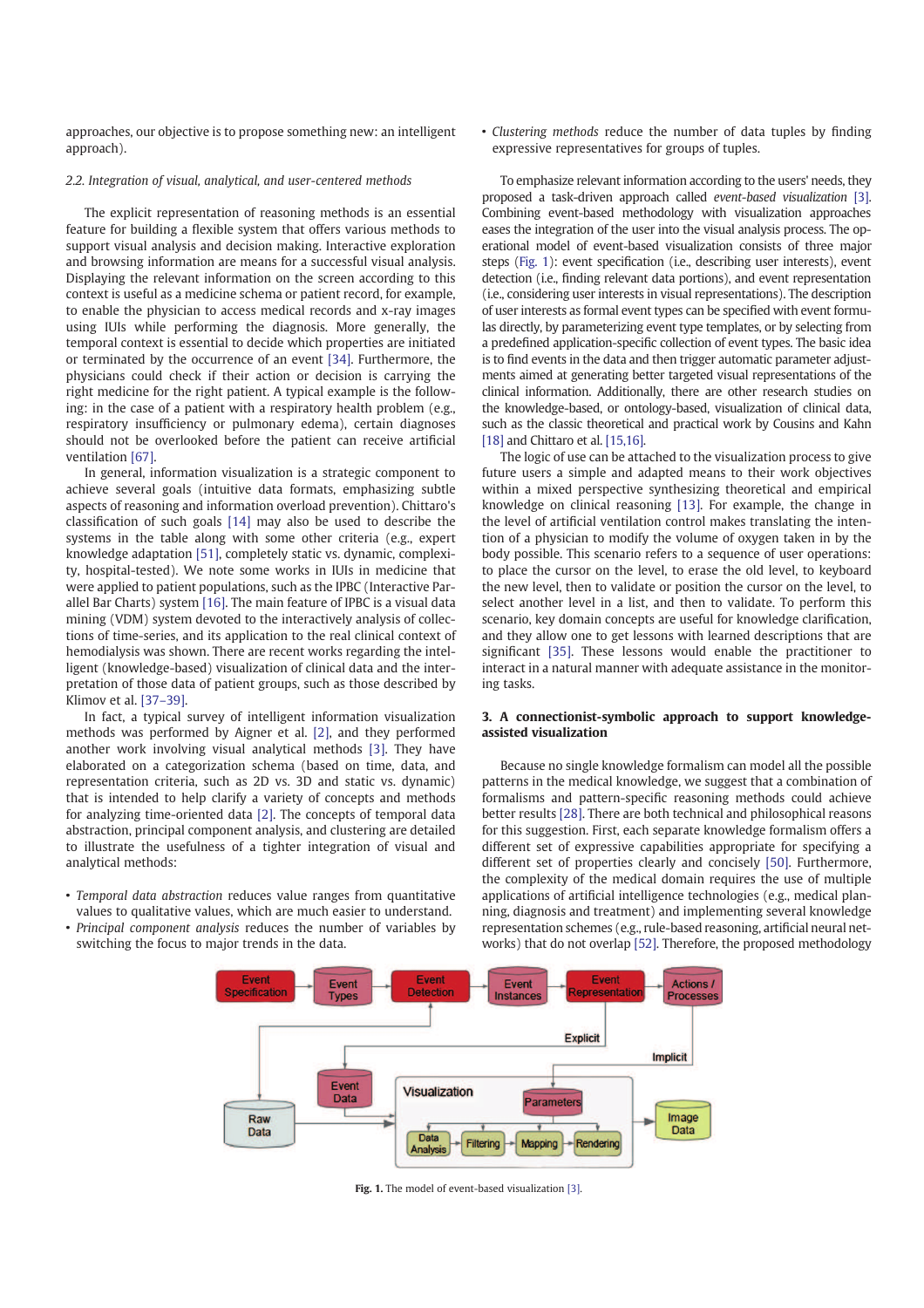is based on the use of a neuro-symbolic formalism called *Think*! [69], which takes inspiration from the cognitive and neural mechanisms but also allows symbolic interpretation or interaction with symbolic components. In the *Think*!-based *Aiddiag* framework, we have developed a visually driven analysis support system for medical knowledge management, aimed at helping the patient's healthcare team (doctors, physicians, biologists, etc.)

# *3.1. Connectionist-symbolic integration*

Traditional symbolic Knowledge-based Systems (KBSs) are welldesigned to handle expert knowledge represented by symbolic rules. Connectionist systems are powerful tools used to learn and generalize knowledge obtained from practical cases (including uncertain and imprecise data). NéoGanesh [22] and VIE-VENT [49] are examples of rule-based systems that determine the optimal treatments for patients based on clinical and experimental guidelines and protocols. In contrast, the works of Stacey and McGregor are concerned with the applications of results from machine learning processes to data streams to detect adverse clinical conditions [64]. Thus, combining these two approaches will explore their complementarities to improve overall system performance with integrated reasoning and learning capabilities. Neural-Symbolic Learning Systems contain six main phases [19]: (1) symbolic knowledge insertion, (2) inductive learning with examples, (3) massively parallel deduction, (4) theory fine-tuning, (5) symbolic knowledge extraction, and (6) feedback (see Fig. 2). The major hypothesis of our proposed approach is to use a hybrid connectionist system for building intelligent interfaces. This approach could help to suggest recommendations for the elaboration of adapted information visualization and analysis to ease further decision making. Hybrid connectionist systems are computational systems that are based mainly on artificial connectionist networks but also allow symbolic interpretation or interaction with symbolic components [65].

The motivation for examining hybrid connectionist models is to provide different processing mechanisms that can bridge the wide gap between, for example, data acquired from biomedical equipment and knowledge resulting from medical expertise. First, different cognitive processes are not homogeneous, and as expected, they are based on different representations. Therefore, there is evidence from cognitive science and neuroscience that multiple architectural representations are involved in human processing. Second, from the point of view of KBSs, hybrid symbolic and connectionist representations have some advantages. Even different, mutually complementary properties can be combined. Symbolic representations have the advantages of easy interpretation, explicit control, fast initial coding, dynamic variable binding and knowledge abstraction. Connectionist representations, however, show the advantages of gradual analog plausibility, learning, robust fault-tolerant processing, and generalization. Because these advantages are mutually complementary, a hybrid symbolic connectionist architecture can be useful if different processing strategies have to be supported [50].

The use of techniques from the field of Connectionist-Symbolic Integration and autonomous widgets provides a new complementary style of human-computer interaction, in which the computer becomes an intelligent, active and personalized collaborator. Autonomous interface widgets are computer programs that employ Artificial Intelligence methods to provide active assistance to a user of a particular computer application. The metaphor used is from a personal assistant collaborating with the user in the same work environment. The assistant becomes gradually more effective as it learns the user's interests, habits and preferences. To summarize, instead of the user adapting to an interface, an IUI can adapt to the user and its environment. The IUI tries to determine the needs of an individual user and attempts to maximize the efficiency of the communication. This approach is similar to an agent development toolkit according to specifications for interoperable agent-based systems [68].

# *3.2. Think! formalism: a connectionist-symbolic representation scheme*

Building a complete diagnosis support tool would require the use of several techniques, including decision trees, first-order logic expert systems, and a trained neural network. All these techniques have their own preferred field of application, and they do not overlap. Requiring a user (developer, physician or biologist) to employ a single technique for a task may force undesirable restrictions on the expression, analysis or production of a solution.

Introduced by C. Vilhelm, the *Think*! formalism is a unified connectionist-symbolic representation scheme that tries to subsume several formalisms currently used in the ICU [69]. Vilhelm suggested that the addition of a pattern recognition capability using Connectionist-Symbolic Integration would allow the development of systems that would meet the stringent and complex requirements of the medical environment. The *Think*! formalism can be more easily updated than rule-based systems, and it is useful in discovering knowledge from physiological data and their correlation with clinical events [69]. Being able to integrate these knowledge representation schemes in a single model enables us to use existing knowledge bases and existing knowledge extraction techniques to make them communicate and work together. *Think*! is based on a connectionist structure but is sparsely connected to have explicit paths. We have introduced symbolic representation objects into this network, together with the concept of propagating truth values associated with these symbols. Adding weights (data as



Fig. 2. Neural-symbolic learning systems [19].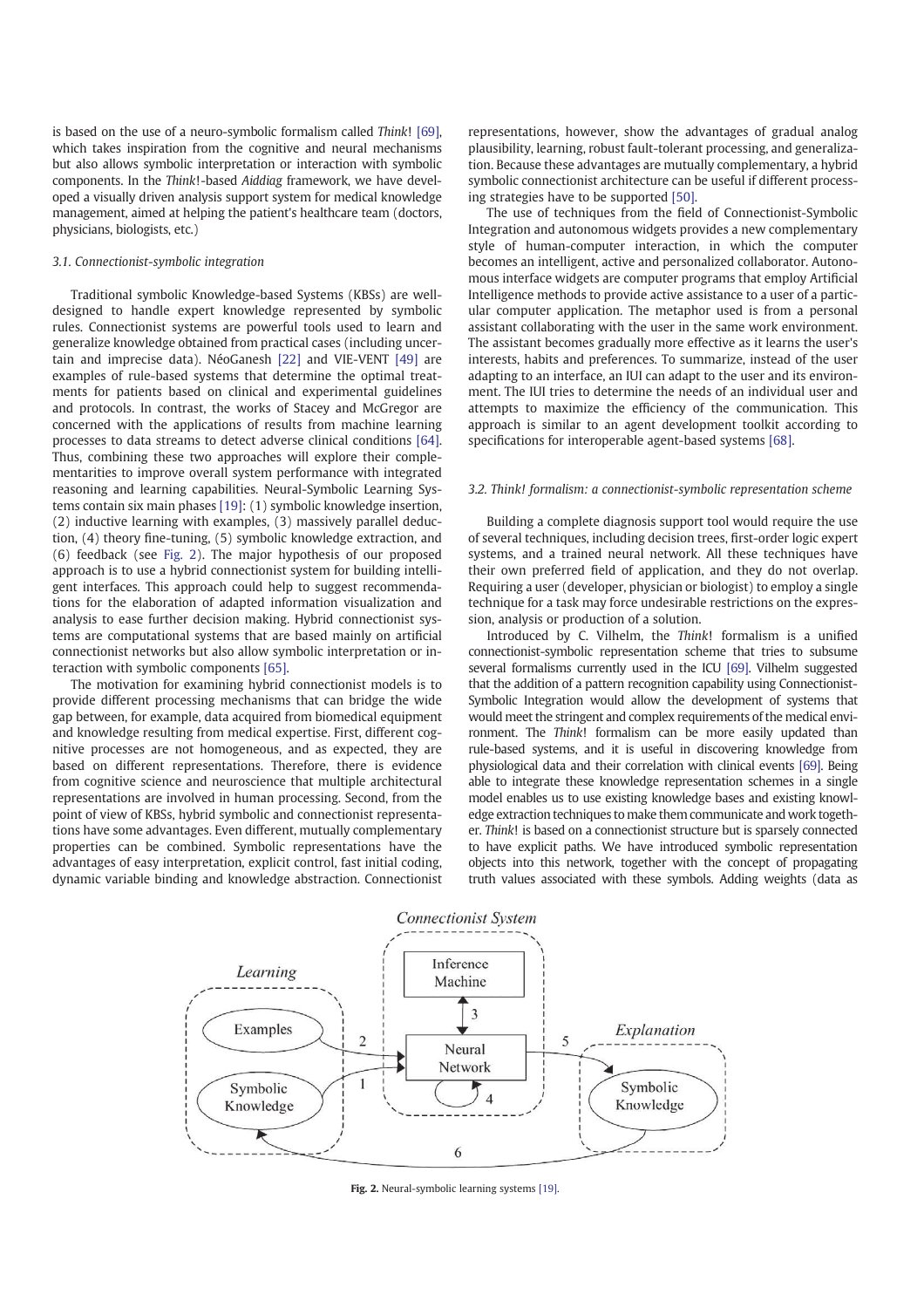weights to either side of a balance) helps to strengthen or to weaken the identified conclusions.

The *Think*! formalism is based on three structure elements: containers, processes, and tubes. Containers hold the information (excitations), processes make calculations, and tubes transport the information. The structure elements define a network representing the knowledge base. Reasoning is achieved by propagating excitations through the network from one element to another and making calculations based on these excitations. The information obtained with the calculations help fine-tune the network to better characterize the knowledge domain. The symbolic knowledge extracted is analyzed to enable the essential interaction between the network and the external environment. The role of each of these elements is described explicitly above (Fig. 3):

- *Containers* are named data holders. They have only one input receiving new values that change the internal state of the container and one or more outputs transmitting the container's state to other elements of the network. The containers are the elements by which an external system can communicate with the network. They are represented by rectangles.
- *Processes* are the active elements of the network. They perform calculations on their inputs and produce a result that is transmitted through one or more output tubes. They are represented by circles.

• *Tubes* are oriented links propagating the information from one element to the other elements of the network. Tubes have characteristics such as weight, which attenuates or amplifies the propagated information, and length, which conditions and respects a given delay of the propagations at a given speed.

The structure elements define a network representing the knowledge base. The information circulating in the network is called an excitation, which is the association of a numerical value with its truth value. Reasoning is achieved by propagating these excitations through the network from one element to another and by making calculations on these excitations. All numerical truth values are represented with fuzzy intervals.

In Fig. 3, the window "3D visualization of a *Think*! Network" consists of two parts:

- The *left frame* contains a display of a 3D movie of the *Think*! network for the interactive visualization of information processing. The 3D movie facilitates the task of the user by connecting the networks to his/her domain objects and attracts the user's attention on knowledge processing.
- In the *right frame*, the settings of the different manipulation options are shown. The action 'visualization' allows the parameters of the 3D objects to be seen; the action 'creation' allows a new *Think*!



Fig. 3. The 3D visualization of a *Think*! network.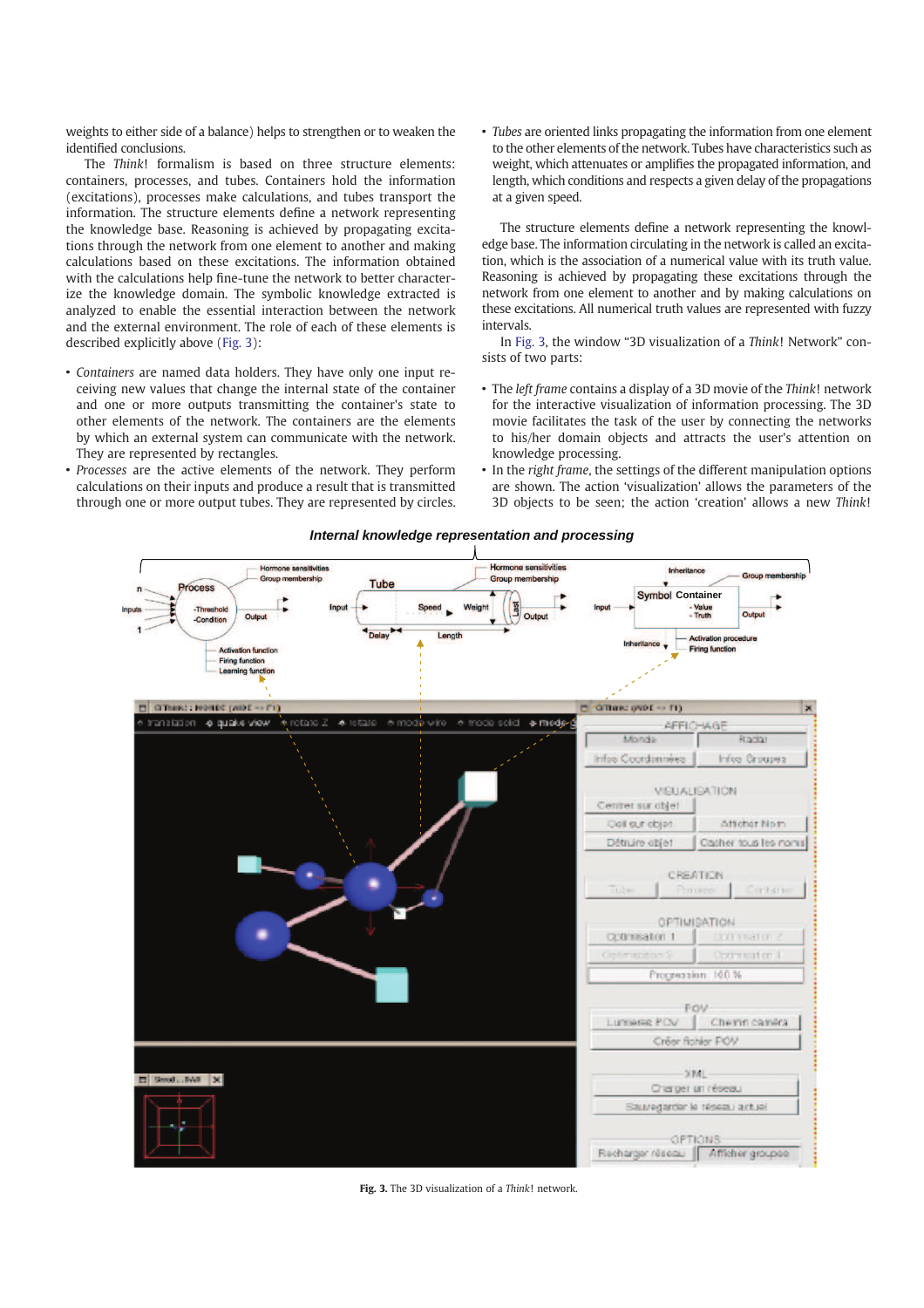network to be built and the action 'optimization' allow the current progression of the information processing to be optimized. Driving the knowledge discovery with appropriate navigation operators is also possible by visualizing the sequential pattern analysis described by *Think*! networks.

When an excitation is in transit inside a tube, it is called a propagation. Each container and process has a function (called an activation function) that will be activated whenever a propagation reaches the element. An activation function computes the output excitation from the input excitations and can also create or modify any element of the network. The input process tubes are ordered, and input excitations are dated upon arrival. The movement of each propagation is ensured by a specific rate-regulator with a basic time unit called a tick. At each tick, all the propagations are moved, and if some reach a container or a process input, the corresponding activation function is executed, and the result is carried out. *Think*! is a polyvalent knowledge representation formalism that simultaneously enables the use of previously expressed knowledge in different formalisms by maximally preserving the capacities for explanation of the reasoning and by acquiring new knowledge in a semi-automatic way. In a nutshell, the knowledge is represented by a symbolic language, whereas the deduction and learning are performed by a connectionist engine. For a more detailed description about this formalism, the reader can refer to Vilhelm et al. [69].

#### *3.3. Aiddiag: a modular software architecture*

In the *Think*!-based *Aiddiag* framework, we have developed a Computer-Assisted decision support system for medical knowledge management to help the patient's healthcare team (doctors, physicians, biologists, etc.). As part of the *Aiddiag* project, to help the physician, we have to build a central low-cost workstation to be placed at the patient's bedside and that acts as a unique information display and interpretation system. The data produced by monitoring equipment is supposed to help the medical staff better diagnose and monitor the evolution of the patient's status. The potentially available data include heterogeneous sources, such as blood gas partial pressures, hemodynamic parameters, or ventilator settings. The *Aiddiag* system has been designed to accommodate different types of data: images, parameters originating from ambient sound, therapeutic event information and data that is retrieved from external databases

and knowledge bases. We have proposed data-driven techniques to improve the exploitation of raw data coming from medical devices that are present at the patient's bedside. Clearly, a set of relevant indices has to be derived for the automatic recognition of complex clinical scenarios and the efficient detection of dangerous situations. To minimize the introduction of a priori knowledge, Calvelo et al. [10] describe a data-oriented methodology for the extraction of local trends from a set of raw physiological data and report its on-line application in the working *Aiddiag* platform. For example, acquiring and processing complex medical data (e.g., respiratory frequency (Fr), arterial hemoglobin oxygen saturation  $[SaO<sub>2</sub>]$ ) and signals (e.g., the detection of mechanical abnormalities, disconnection, overpressure, very low levels of  $CO<sub>2</sub>$ ), from biomedical devices is possible. These data are checked, filtered, and described in the working format before being transmitted to the database. The adaptation of the GARCH method [24] improves the quality of the symbolic time series transformation to construct a typical parameter evolution or scenario. GARCH models have been extensively investigated in the econometric domain and are employed commonly to analyze the unpredictable movements of a time series. These models provide an essential means for reliably capturing time-varying volatility (i.e., periods of swings followed by periods of relative calm) and effectively managing risk.

*Aiddiag* is based on a totally modular architecture to allow a certain level of flexibility in varying circumstances, making the encapsulation of knowledge and expansion of the KBS by incremental development easy. The *Aiddiag* architecture was re-designed to provide a significantly more reliable infrastructure [4] (Fig. 4). The application is built as an assembly of storage and module layers, implementing a simple function including data acquisition, data display, and alert evaluation. There are four types of modules: the kernel controls *Aiddiag*'s behavior, drivers acquire the data from biomedical equipment, computing modules compute the data and display modules show the data. Each module comes with its data as a separate shared memory segment (storage layer) that is available to the other modules. The storage layer answers queries from other modules and triggers alerts and alarms based on the data present in the shared memory when pre-set thresholds are exceeded. The *AdgVariables* are programming variables that are used to store data and inform the modules of updates. All modules are loadable or unloadable dynamically without interrupting the application. The modules can communicate through a messaging system, and when



Fig. 4. Architecture of the *Aiddiag*'s software [4].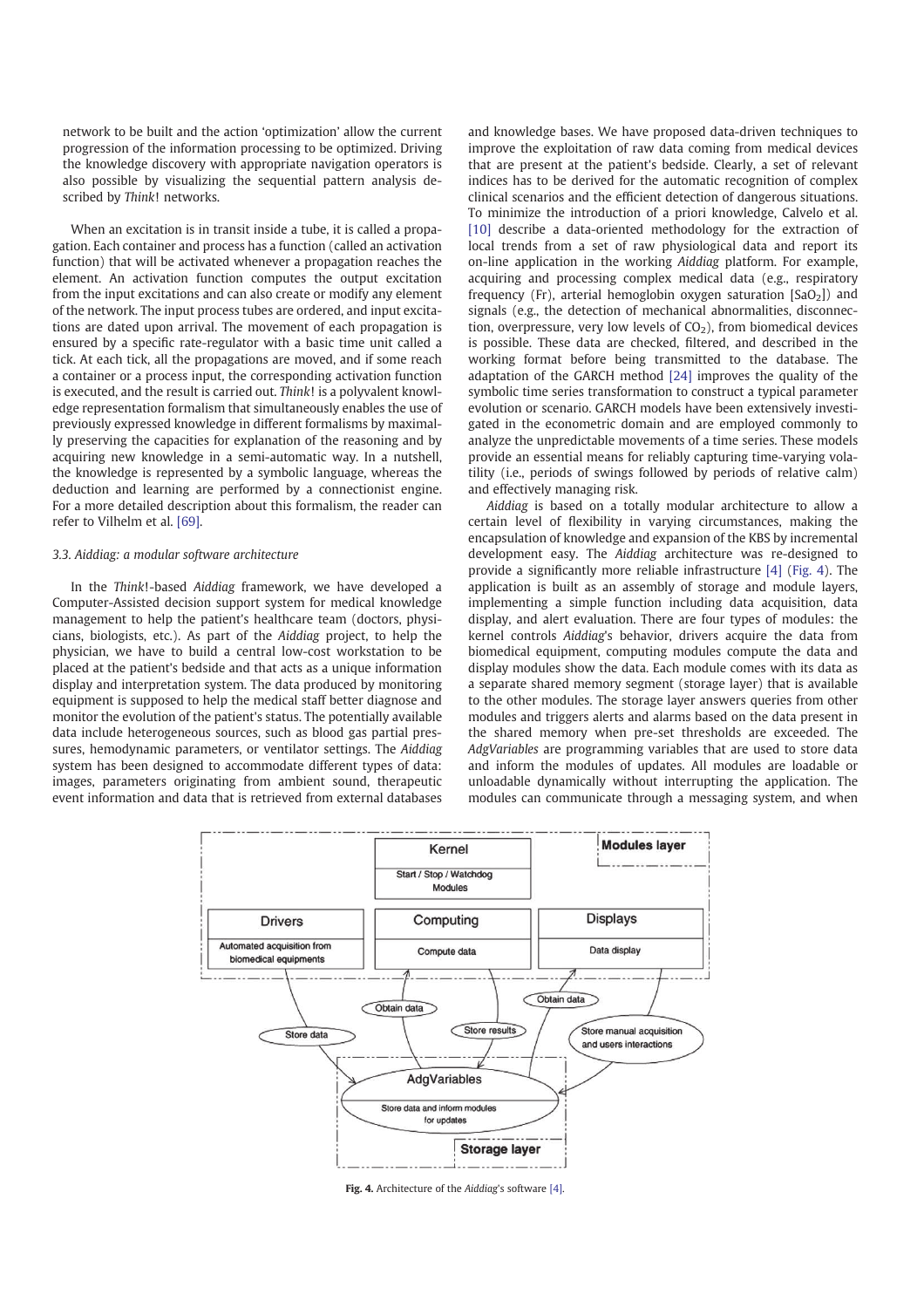a module fails, its data remains available for the others. There are two types of modules, which differ in the way their information is displayed:

- Modules without a graphic interface, such as the driver module that is in charge of clinical data acquisition from biomedical equipment (e.g., the measure of the respiratory exchange ratio ( $VCO<sub>2</sub>/VO<sub>2</sub>$ ). The driver module connects to the equipment with the available communication medium (e.g., serial line, analog line, switched or wireless network). If a module crash is detected, the faulty module is restarted automatically by the kernel that controls *Aiddiag's* behavior, which is itself redundant and fault-tolerant. The computation module is a neuro-symbolic engine for medical knowledge representation and reasoning. With the processing of representative parameters, for example, it defines the current state of the patient and the evolution of that state. The knowledge base (including the medical knowledge acquired from data) should be easily understandable so that the physician can judge the relevance of the rules and possibly develop his/her own rules that he/she may then integrate into the system to test their accuracy.
- Modules with a graphic interface, using contextual menus and widgets (user interface elements such as buttons and drop lists), try to make the user interface as usable and useful as possible for the medical staff. *Aiddiag* interface widgets mix graphical and artificial intelligence features, and they stay both in the Computing and Display modules. The integrating IUI in the *Aiddiag*'s architecture allows a more comprehensive view of the time course of the patient's state to be built, thereby giving it the ability to manage several therapeutic strategies depending on the patient's state. These strategies enable the synthetic visualization of a clinical situation by providing real-time video, imagery, diagrams and textual information. For example, the status bar module located at the top of the computer screen displays the current global status of the patient (e.g., OK or alarm) along with his medical history and a one-line text message (alarm text, event). The history can be browsed to see what happened some time ago or to examine a specific event. This knowledge-driven user interface is suitable to model and capture a substantial part of the physician's expertise.

In user interface management, a widget engine is a software service available to users to run and display applets on a graphical user interface [63]. The automatic linking of widgets includes detecting a trigger event associated with a first widget and providing access to a second widget in response to the trigger event in a respiratory system (Fig. 5). In such a respiratory system, a communication path or channel is established between widgets to share information to connect the left lung with the right lung. A widget link manager is used to automatically establish links between widgets and designate shared information, restrictions or arrangements.

The visible sequence in Fig. 5 derives contextual information from sensors that monitor the clinical situation and provides active features

within the various components of the respiratory system. These then alert physicians with hints and stimuli on what is going on in each particular context. The user can select other components of interest and get details on demand or perform a zoom-in/zoom-out of the examined organ, causing a dynamic rearrangement of the organs and widgets that are displayed. This example illustrates how the *Aiddiag* interface widgets actually adapt themselves according to the context acquired from the medical sensors or user actions. Therefore, the computing tool allows an easy modeling of medical processes and provides a number of means of analysis (e.g., segmentation, clustering, detection of events) for both quantitative and functional properties (e.g., completion time, workloads, critical path, data flow, process type, multistep simulation). In addition, the explanation facility enables the user to see an explanation of the reasoning used by the knowledge base system to reach a given conclusion. The user can consequently ask "why" a conclusion was reached, and the system will explain its reasoning in a human-readable form.

## 4. Application to the intelligent (knowledge-based) visualization of clinical data

Medical user interfaces need to adequately take into account effective presentations and interactions with data, information, and knowledge. These goals are also achieved by the computer-assisted use of visual processing to gain understanding with three goals [14]:

- to visually present medical data in more intuitive formats that are easy to understand, easy to learn, easy to recognize, easy to navigate, and easy to manage;
- to visually magnify subtle aspects of the diagnostic, therapeutic, patient management, and healing process, which otherwise could be difficult to notice;
- to prevent information overload and allow members of the clinical staff to master larger quantities of previous information.

Medical user interfaces require some intelligent modules for knowledge acquisition and global automated real time monitoring, including the detection of technical hitches and human faults to reduce the lost work time [48]. For this aim, we link user interface to an inference engine in the *Aiddiag* tool. We propose *scenario recognition* as a technique for temporal reasoning in medical domains: the time-course of a clinical process is compared with a predetermined set of possible behaviors for this process [23]. This recognition allows us to anticipate forthcoming events from the partial instantiation of the recognized scenario and to intervene in the process, for example, to prevent specific expected (undesirable) situations.

The *Aiddiag*-associated tool provides some intelligent assistance modules that will more specifically help the specialists, including biologists and doctors, with precise facts that are difficult to explain otherwise. Indeed, the system can provide some medical advice unselected by the doctors but equally or even more accurate than



Fig. 5. A sequence of expert knowledge acquisition.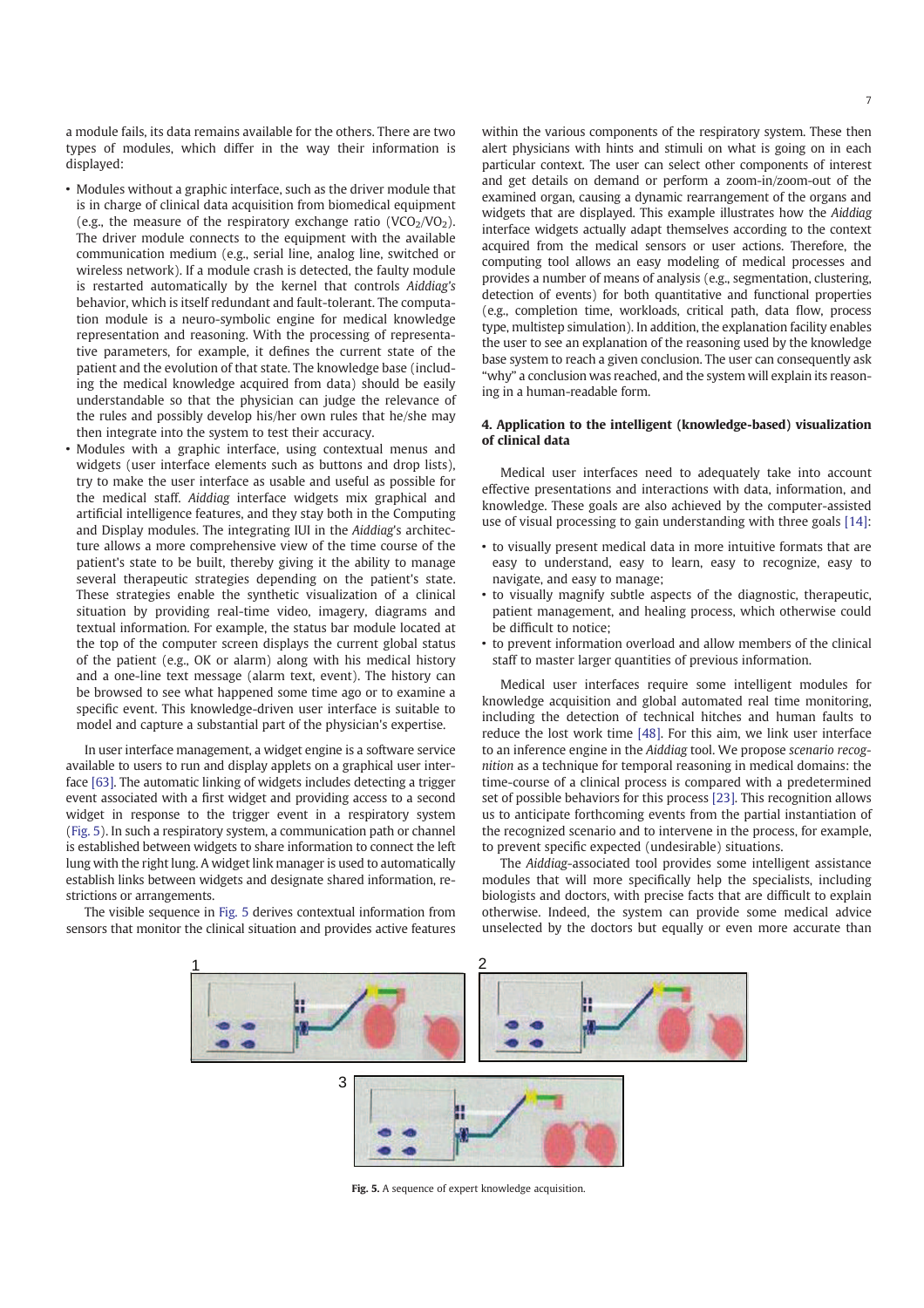the doctor's options because it studies different scenarios according to its medical knowledge base and the evolutionary data of the pertaining diseases or infections. Specific information concerning the patient (e.g., morphology, type of pathology) and the foreseen therapy (e.g., adjustment of respiratory assistance to the patient's need) are specified by the physician in charge of the system's initialization. The user interface shows all useful information (respiratory parameters, blood-pressure, etc.) to the clinical staff and predicts an unknown state (the etiology of a clinical problem or future prognosis of patient) from the current known states. Thus, the interface enables the physicians to choose appropriate actions over time to influence the evolution of the patient's state.

*Aiddiag*'s software architecture illustrates the interest of the proposed approach to help the user easily understand the knowledge base to visualize a reasoning or decision-making process. The benefits of the use of computers in health care will be delivered if we design computerized medical assistants that can efficiently relieve the clinical staff of repetitive tasks, and more importantly, really support practitioners in their decision-making in real time. Plan recognition and user modeling techniques enable the system to infer the user's goals and plans using evidence from the user's input and previous interactions with the system [46]. The basic idea is presented here. The system should observe the user's actions and interpret these actions in terms of his/her possible goals and plans. *Aiddiag* includes a limited goal recognition mechanism so that it may recognize the general context of the users' actions and possible problematic situations. *Aiddiag* supports semantic modeling and formal reasoning to provide context-aware actions (e.g., delivering contents, adapting applications or running applications), and it can free the user from learning complex command languages.

#### *4.1. Detection and creation of medical sequences*

Identifying user-dependent information that can be automatically collected helps build a user model (1) to predict what he/she wants to do next and (2) to perform relevant pre-processing tasks. Such information is often relational to the user's tasks and best represented by a set of sequences. Therefore, we need to know the sequence of actions made by the practitioner on the graphical user interface (GUI) to know which parameters he/she asked to be displayed and what modifications he/she made on these parameters. The idea is to learn by observing the user, i.e., by finding regularities in the user's behavior and using these regularities for prediction. Context management incorporates the widget management network that generates the necessary knowledge for a decision on the selected actions to provide context-aware support [42]. The widget management network is responsible for creating the *Think*! network representing the sequences of the actions and uses the rules in the knowledge base to activate adaptation. After a certain amount of time, which corresponds to the learning procedure, many sequences will exist in the network. An analysis of these sequences will show which of them are most used. The credit assignment of reinforcement learning is achieved by weighing the various types of sequential actions according to their observed occurrence. Which individual sequences or scenarios are largely responsible for the success or failure of an action in the medical context can then be determined. Thus, we will be able to implement sequences and associated rules given by the physicians and let the system refine them. After a certain learning time, removing inadequate sequences and associated rules would be possible.

After a validation procedure, the information generated by the activation function of the sequence processes will be used. The physician will not have to ask for specific parameters because they will be automatically displayed. The characteristic of the system is the binding of the widgets to the knowledge bases so that each of these widgets has associated semantics and the validation consequently has a strongly contextual meaning. For example, the validation of a sequence of actions aimed at the establishment of a diagnosis in lung pathology (e.g., affecting the transfer of gases and ventilation/perfusion relationships within the lungs) is well distinguished from the validation of another sequence of actions leading to a treatment in defects of respiratory control (e.g., affecting the regulation of gas exchange and therefore the respiratory pump).

From a cognitive viewpoint, the detection and creation of medical sequences are intended to provide optimal working conditions by removing barriers to quality, productivity, and safe human performance. To adapt the knowledge base to the user's problem solving style and to restructure the knowledge base to improve comprehensibility, having members of the health care staff who build themselves a mental representation of the patient's case is useful. The user interface widgets (buttons, drop lists, etc.) handled in the user interface aim to enable a physician to partly visualize certain types of information (trends, clinical conditions, view of respiratory system, time-stamped actions, etc.), share it with other physicians and make it evolve through cooperation with other physicians. The *Aiddiag* display can be updated in real time and also allow users to clearly interact with the GUI by selecting and modifying elements of the interface. Moreover, this user interface strives to minimize the cognitive load (i.e., the level of effort associated with thinking and reasoning [66]) associated with operating the interface itself so that all of a physician's cognitive resources are available for their tasks and the problems to solve. Thus, he/she would be more able to deal with some unusual or unforeseen situations by a better utilization of their clinical judgment to assess and treat their patients.

#### *4.2. An illustration of sequence creation for user interface elements*

The time of execution and temporal interval are pieces of information that may help capture the user's behavior. A sequence refers to a series of ordered consequences (events or episodes) and will be denoted throughout this paper by Pseq, but this technique can be understood as independent from the clinical domain. Sequences of actions are represented by connections between widget management networks of the active interface objects contained in the sequence. The battery device is used to detect the time between events. When an active object is selected by the user, a battery device is charged. The discharge of the batteries allows a simple mechanism to detect the end sequence, or more precisely, the beginning of a new sequence: if the charge of the previous object's battery is below a given threshold, the new click is considered as a part of a new sequence and is not connected to the previously clicked object. When the user clicks on an object, its widget management network looks for the previously clicked objects and creates a current sequence with queries in the different system components. A logically ordered set of Pseq elements holds valuable information, such as trends and patterns, which is used to improve medical monitoring and medical decisions. In the example shown in Fig. 6, the consequent Pseq is derived from its corresponding widget management network. End Tidal  $CO<sub>2</sub>$  (ETCO<sub>2</sub> or PetCO<sub>2</sub>) determines the level of (partial pressure of) carbon dioxide released at the end of expiration, and it is directly related to the ventilation status of the patient. For example,  $ETCO<sub>2</sub>$  monitoring may be used to verify if the tracheal tube is placed in the trachea and not in the esophagus before ventilating the patient.  $ETCO<sub>2</sub>$  monitoring can also provide an early warning sign of shock for trauma patients, cardiac patients and any patient at risk for shock.

In the example shown in Fig. 7, VE denotes the minute ventilation of the lungs (i.e., the volume of air inhaled [inspired minute volume] or exhaled [expired minute volume] by the lungs in one minute). Minute ventilation is calculated by taking the tidal volume and multiplying it by the respiratory rate (the number of breaths per minute a person is taking). When an alarm occurs on the  $ETCO<sub>2</sub>$  (End-Tidal Carbon Dioxide – measured at the end of normal expiration), an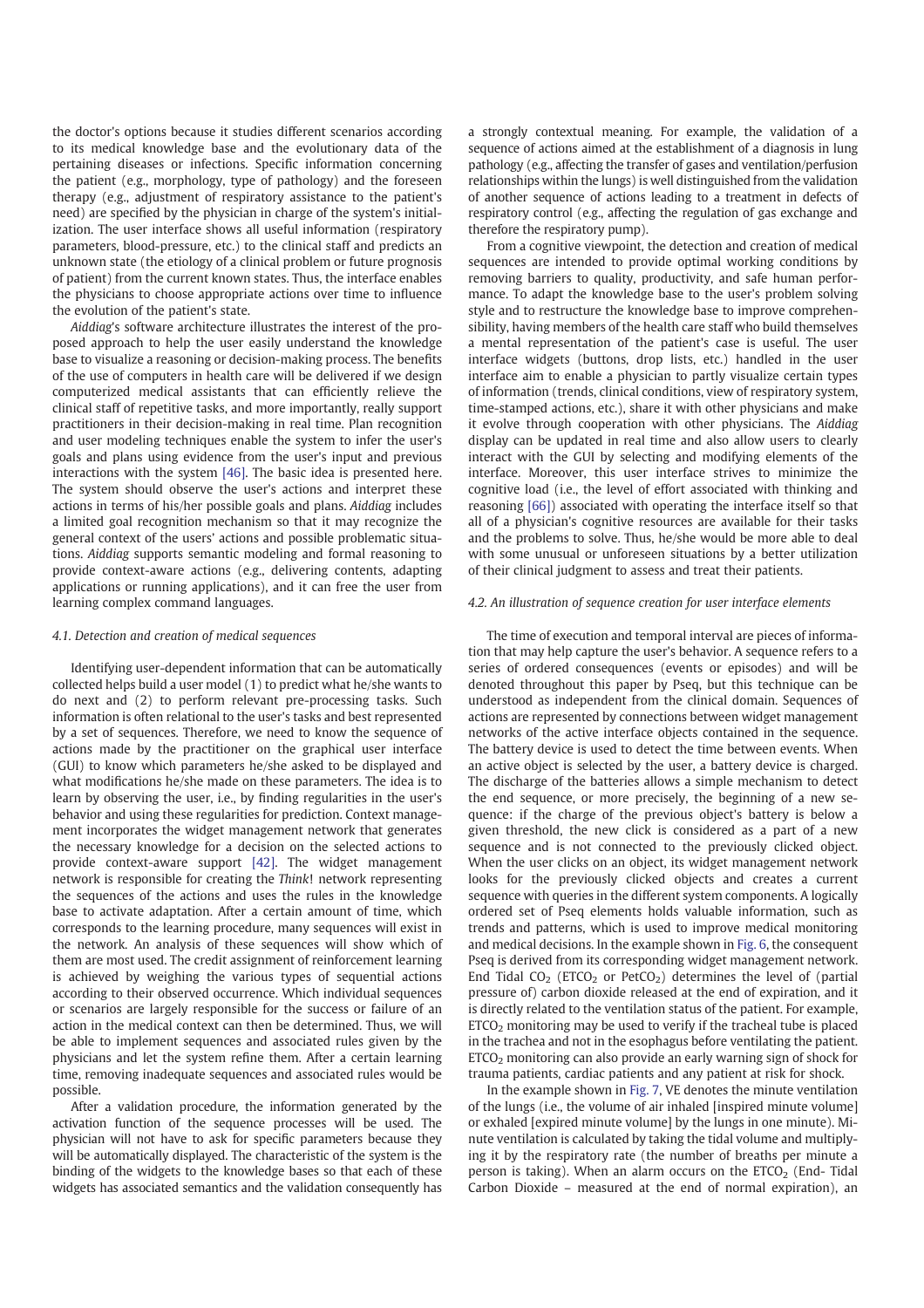excitation is sent on the input of the ETCO<sub>2</sub> container, activating the corresponding network. When the physician wants to display the expiratory minute ventilation, an excitation is sent to the input of the VE (Volume of Expired Minute Ventilation) container activating its corresponding network. A process of the VE window manager network has an activation function that is looking for the object with the highest level of battery charge. Because the battery of the  $ETCO<sub>2</sub>$  object has the highest charge, a tube is created between the two networks at the level of the sequence process (Fig. 7). Increased ETCO<sup>2</sup> can reflect decreased VE or hypermetabolic states. Decreased  $ETCO<sub>2</sub>$  can be caused by increased ventilation or states of low or absent pulmonary blood flow or cardiac output [57].

Thus, if the respiratory rate (RR) object is selected a few times after the VE (Volume of Expired Ventilation) object, the VE and RR objects are connected (Fig. 8). If the tube already exists, its weight will be reinforced with a value inversely proportional to the difference of charges from the two batteries, i.e., it is reinforced more if the two clicks are close in time. If the previous sequence is repeated, then the weight of the tubes connecting the objects will be increased. When the learning phase is completed, the network is visualized using a 3D graphic tool. By exciting the starting point of a sequence (e.g., an event, such as the process representing the ETCO2 alarm in the sequence chains), propagations will be sent through all the sequences originating at this event. The 3D representation allows us to follow the paths followed by the excitations, which represent the sequences of the actions performed during the learning phase. The sequences that seem to be the most pertinent can then be introduced to the running of the system. More generally, given a set of respiratory parameters, relationships between attributes and parameters, such as the presence of one pattern implying the presence of another pattern, can be identified. Sequential pattern analysis is useful in the investigation of relationships between parameters over a period of time. For example, while monitoring ventilation, this analysis allows the identification of problems (e.g., ventilation asynchronies) before the patient's condition significantly deteriorates by providing an early warning of an impending respiratory crisis, followed by automatically optimizing the ventilatory settings [29].

To provide an intelligent assistance for the exploration of timeoriented clinical data, gaining knowledge about the problem solving steps from the observation of user activities and adapting the knowledge base according to the lessons learned (success or weak points) is important [33]. The computational model underlying the *Aiddiag* interface learns and detects ICU-related clinical patterns (using an existing medical knowledge base represented or previously learned by the network) in streaming time-oriented ICU clinical data, with the sequences of events being learned in the user interface. The sequential pattern analysis draws some learning from the "macro-operators" of the user actions on



Fig. 6. Activation of the network related to ETCO2 (measured at the end of normal expiration).



Fig. 7. Relationship between the measurements at end of normal expiration and the volume of expired ventilation.

the interface, such as a chain of actions performed once the user performs the first event in the chain. The GUI reasoning is able to suggest the appropriate chain to apply given a single prefix with contextual parameters when there are several potential continuations: contextual data are used to customize the way the inputs are processed and increase the precision of the information retrieval [31]. The purpose is to extract pieces of knowledge that will convey an improved understanding of the patient's clinical facts or circumstances and support helpful decision making processes.

## 5. A practical example for the monitoring of severe brain injury patients

The first evaluation of the characteristics of the *Aiddiag* architecture was performed in 15 rooms at the intensive care unit at the Fort-de-France University Hospital in Martinique (French West Indies). A study was completely carried out with the system on the clinical outcome of severe brain trauma patients after episodes of cranial hypertension [4]. The importance of continuous monitoring for neurosurgical patients has been outlined in the ICUs, and computerized monitoring has showed clinical advantages over manual recording (e.g., reliability of the number of critical episodes and the accuracy of estimating the severity of a patient's injury) [72].

The appropriate modeling and analysis of medical time-series allow behavioral models to be extracted after intensive computation. The neuro-symbolic engine is used for the implementation of severe brain trauma care algorithms and later comparison with the physician's behavior. The neural network can detect a clinical problem (critical patient condition) quickly, suggesting diagnostic procedures, while the knowledge extracted from it can explain the problem later on. If misguided, the information can be used to fine tune the learning system. In the case study, the *Aiddiag* framework combined intelligent temporal analysis and information visualization techniques for information feedback to caregivers and critical care recommendations for assessment purposes. In particular, the *Aiddiag* interface was able to perceive the patterns of expressive visualization and ease visual analysis for the detection of an intracranial hypertension situation. It facilitates the review and interpretation of the patient data by presenting color trends, plots, and charts on a screen display. Finally, the detection of certain critical patient conditions is improved, and they are displayed in a more relevant manner.

In addition, we mention the possible utilization of existing methods pertaining to the well-known and important task of mapping clinical knowledge and particularly clinical guidelines to the patient's electronic medical record. Examples of such mapping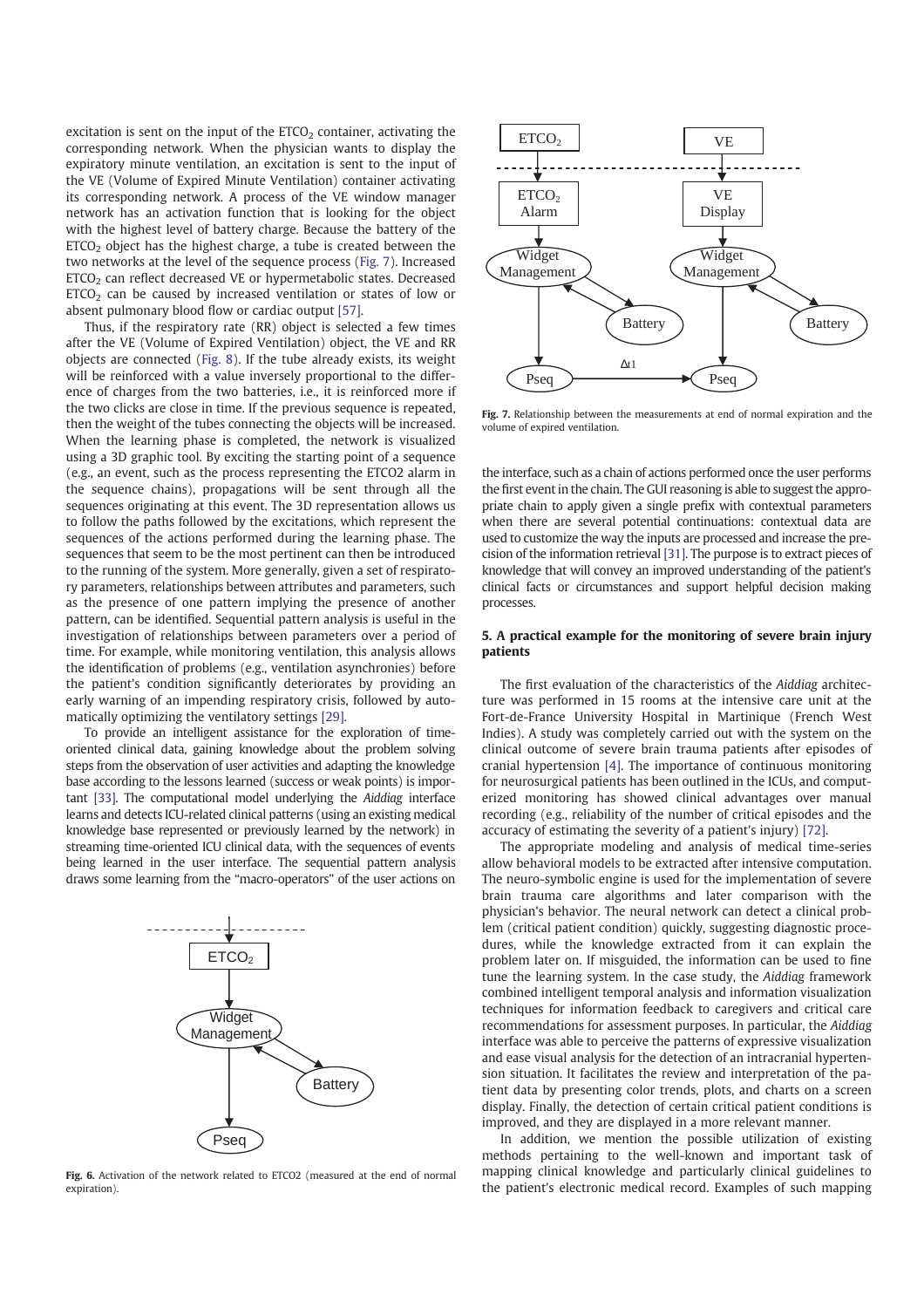

Fig. 8. A sequence of actions in a *Think*! network.

solutions that employ international standardized vocabularies and terminologies include those proposed by Boxwala et al. [8], German et al. [26] and Peleg et al. [55]. In particular, we have implemented a medical protocol for the ICU management of severe head injury [17] and incorporated the consensus guidelines produced by the Brain Trauma Foundation and the European Brain Injury Consortium. This protocol firstly considers the maintenance of cerebral perfusion pressure (CPP) and secondly the management of intracranial pressure (ICP) or mean arterial pressure (MAP). The specific patterns, regularities or sequences of events (scenarios) associated with this algorithm are used to evaluate the medical orders. The set of deleterious situations can be determined to assess the presence or absence of medical reactions and their relevance according to the theoretical objectives (Table 1 [47]).

In the *Aiddiag* user interface, both the acquired information and the calculated information are presented by data display modules. On the one hand, there are some generic display modules (e.g., physiologic signals or care plans) applicable to different activities. On the other hand, specific display modules are dedicated to a predefined activity [4]. An example of a physician-designed module for the monitoring of severe brain injury patients is shown in Fig. 9. The screen consists of three parts:

• *In the left frame of the window*, the monitoring frame permits the detection of certain clinical conditions such as hypoxemia (the decreased partial pressure of oxygen in the blood), hyperthermia (a greatly increased body temperature due to failed thermoregulation) or intracranial hypertension. A minimal increase in the intracranial pressure (ICP) due to compensatory mechanisms is known as stage 1 of intracranial hypertension. An increased ICP in the brain affects the nervous centers and causes periods of high vasoconstriction and blood pressure. The characteristics of stage 2 of intracranial hypertension include a compromise of neuronal oxygenation and systemic arteriolar vasoconstriction to increase the mean arterial pressure (MAP) and cerebral perfusion pressure (CPP). Jugular venous oxygen saturation (JVOS) measurements are

used to monitor global cerebral oxygenation and metabolism. JVOS monitoring has been very useful in detecting cerebral ischemia (the lack of oxygen- and nutrient-rich blood flow in a given area of the brain).

- *In the middle frame of the window*, some trends are extracted and analyzed for monitoring and decision support. For example, the trends of systolic arterial pressure (SAP), arterial occlusion pressure (AOP), and human body temperature (T) are calculated and displayed. AOP determines the minimum cuff pressure that stops arterial blood flow distal to the cuff and provides a measure of the cuff pressure required to maintain a bloodless surgical field. SAP is measured when the pressure is at its highest in the arteries of the body, which generally occurs at the beginning of the cardiac cycle when the ventricles are contracting. Hypotension (an abnormally low blood pressure with SAP<90 mmHg) is a frequent and fundamental source of cerebral ischemia following severe brain injury.
- *In the right frame of the window*, the list of time-stamped actions are on view in the Interface Verification Plan (IVP), and the text block lines are used to inform nurses about past, current or future prescriptions (for example, Glucose+vitamin, Colloid bolus+Vasoconstrictor infusion, Mannitol/Furosemide). The color legibility and consistency of the text block lines are improved with backgrounds of a hue similar to the text or, for increased contrast, of a complementary hue. The purpose of a text box is to allow the user to input text information related to clinical events (such as allergic reactions resulting from medications) to make them available for further analysis.

This application has a user-friendly interface touchscreen that was adapted according to feedback from the caregivers. The middle and left frames of the window contain sufficient recorded information to justify the diagnosis and warrant the treatment. These frames permit clinicians to track patients and their progress, follow a course of treatment, and keep a service history. The proposed GUI development methodology potentially results in some improvements in patient safety and care provider performance and reduces medical decision-

#### Table 1

Specific scenarios and verification of the adequacy of the medical reactions that were performed.

| Parameter patterns              |                                 |                                 | Diagnosis                               | Medical orders         |                        |                                 |
|---------------------------------|---------------------------------|---------------------------------|-----------------------------------------|------------------------|------------------------|---------------------------------|
| ICP                             | <b>MAP</b>                      | CCP                             |                                         | $ICP_{action}$         | $MAP_{action}$         | $MAP_{action}$ & $ICP_{action}$ |
| Above threshold<br>Normal range | Normal range<br>Below threshold | Normal range<br>Below threshold | $ICP_{event}$                           | Adequate<br>Inadequate | Inadequate<br>Adequate | Excessive<br>Excessive          |
| Above threshold                 | Normal range                    | Below threshold                 | $MAP_{\text{event}}$<br>$ICP_{event}$   | Adequate               | Inadequate             | Excessive                       |
| Above threshold<br>Normal range | Below threshold<br>Normal range | Below threshold<br>Normal range | $MAP_{event}$ & $ICP_{event}$<br>Normal | Insufficient           | Insufficient           | Adequate                        |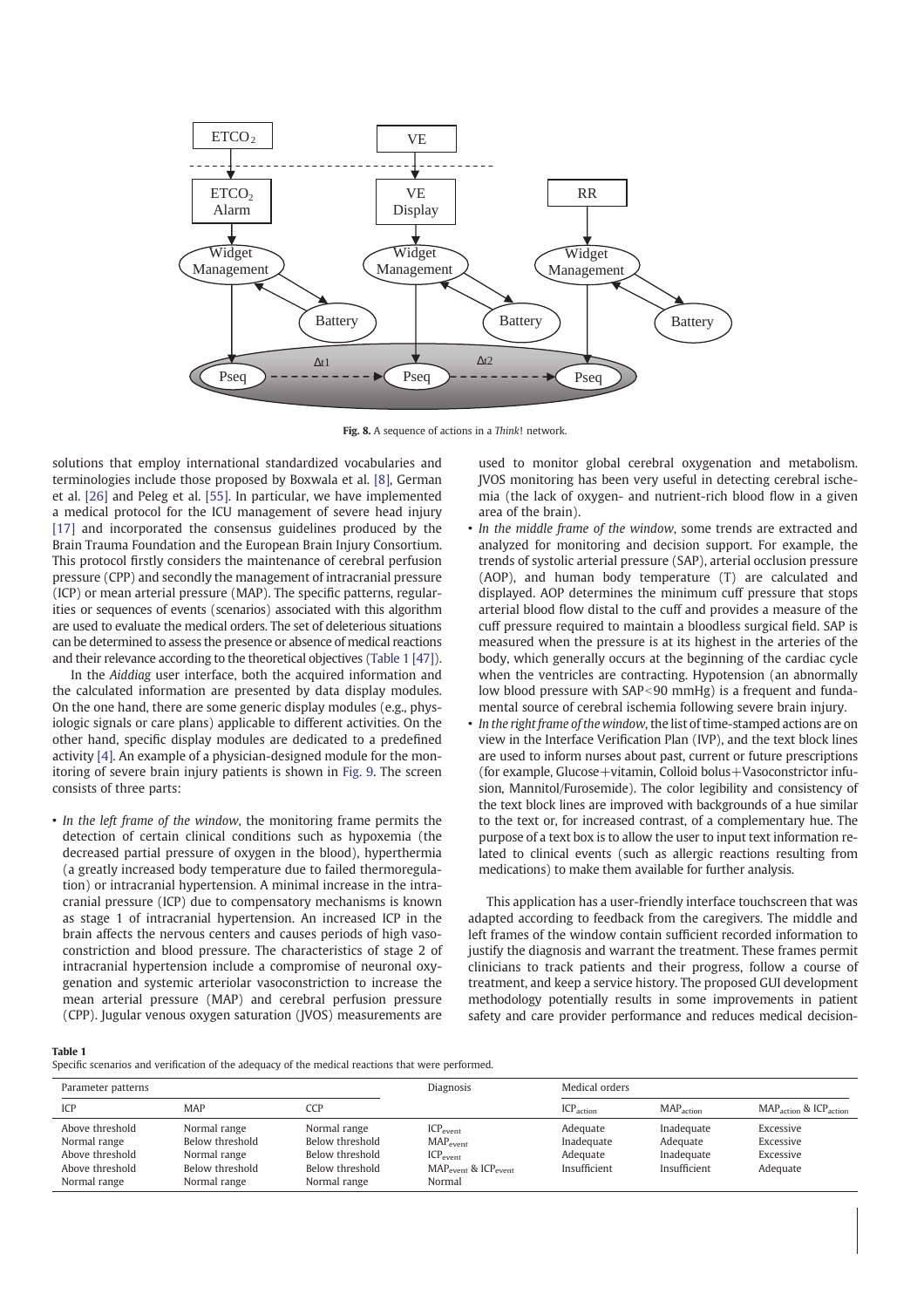

Fig. 9. A specific display module of the *Aiddiag* interface for the management of severe head injury.

making errors. Most reasoning and decision-making errors in medicine are execution mistakes (goal, intention or action mistakes) and evaluation mistakes (perception or interpretation mistakes) [54]. These mistakes are due to incorrect or incomplete knowledge or other factors (e.g., faulty heuristics, misperception, and information overload). The proposed approach enhances the clinicians' ability to perform tasks through the reduction of evaluation mistakes because they can better comprehend the information (e.g., the number and duration of critical episodes), analyze the situation (e.g., estimate the severity of a patient's injury), and make decisions (e.g., the intensity of the treatment required). In fact, clinical performance is improved by displaying context-relevant information in layouts (consistent with the user's clinical processes without appealing to any auxiliary interpretation) that provide advice and guidance to support the reasoning and decision-making of critical care health providers.

In addition, the hybrid architecture of the *Aiddiag* framework as it stands can be extended to deal with data mining methods without significant modifications to predict the evolution of patients in an ICU [58]. The evaluation consists of the application of ratings, structured interviews, and simulations to the system [43]. The interviews and simulations provide insights into the types of information that the clinical staff would need to have on-line (e.g., in monitoring situations) to interpret developing trend data more efficiently. Feedback from the users who operated the computerized decision support for patient monitoring in the operating room (physicians, nurses, medical students) enabled the iterative adaptation of the interface design and interaction sequences to the monitoring and documentation tasks of the physician. Therefore, the enumeration of the possible solutions in terms of planning and actions optimization allows the identification of the possible action plans for the realization of a task. Such mechanisms enable users to improve their level of performance [32] as they are involved in their day-to-day activities

using the IUI. The evaluation, which also included the usability aspects of the *Aiddiag* interface, was performed by our collaborators in the Fort-de-France University Hospital. They tested the effectiveness (complement to the collaborative knowledge construction), efficiency (work load or time required to use), and subjective satisfaction (annotation interfaces and visual feedbacks) by asking the user to complete various tasks (e.g., following a guideline or making diagnoses) to collect experimental feedback.

## 6. Conclusion and future work

Information representation and interaction style through the intensive care monitoring of very critically ill patients call for a visual and efficient analysis of that information for direct patient care at the bedside. We have described a methodology for the provision of a user-centered visual analysis to medical decision support systems that builds on an existing methodology (*Think*!) and an existing ICU monitoring system (*Aiddiag*). Using the *Think*! formalism, the *Aiddiag* data-acquisition software is a standalone application adapted to patient data recording from biomedical devices and to caregiver inputs. The underlying computational framework is used for a better integration of visual and analytical methods to filter, display, label, and highlight relevant medical information from patient time-oriented data. Thus, these methods may inform the physicians about a useful evolution of the patient's state of which the physician would otherwise not be aware. With improved user interfaces, such as graphical display and data analysis, the GUI reasoning (detection of changes in the context, panels, etc.) can support medical reasoning (e.g., diagnostic methods) with the advantages offered by an easy-to-use interaction. In addition, the hybrid reasoning architecture allows medical personnel to view the acquired data, assess the visual analysis processes in real-time, and occasionally influence the diagnostic process on the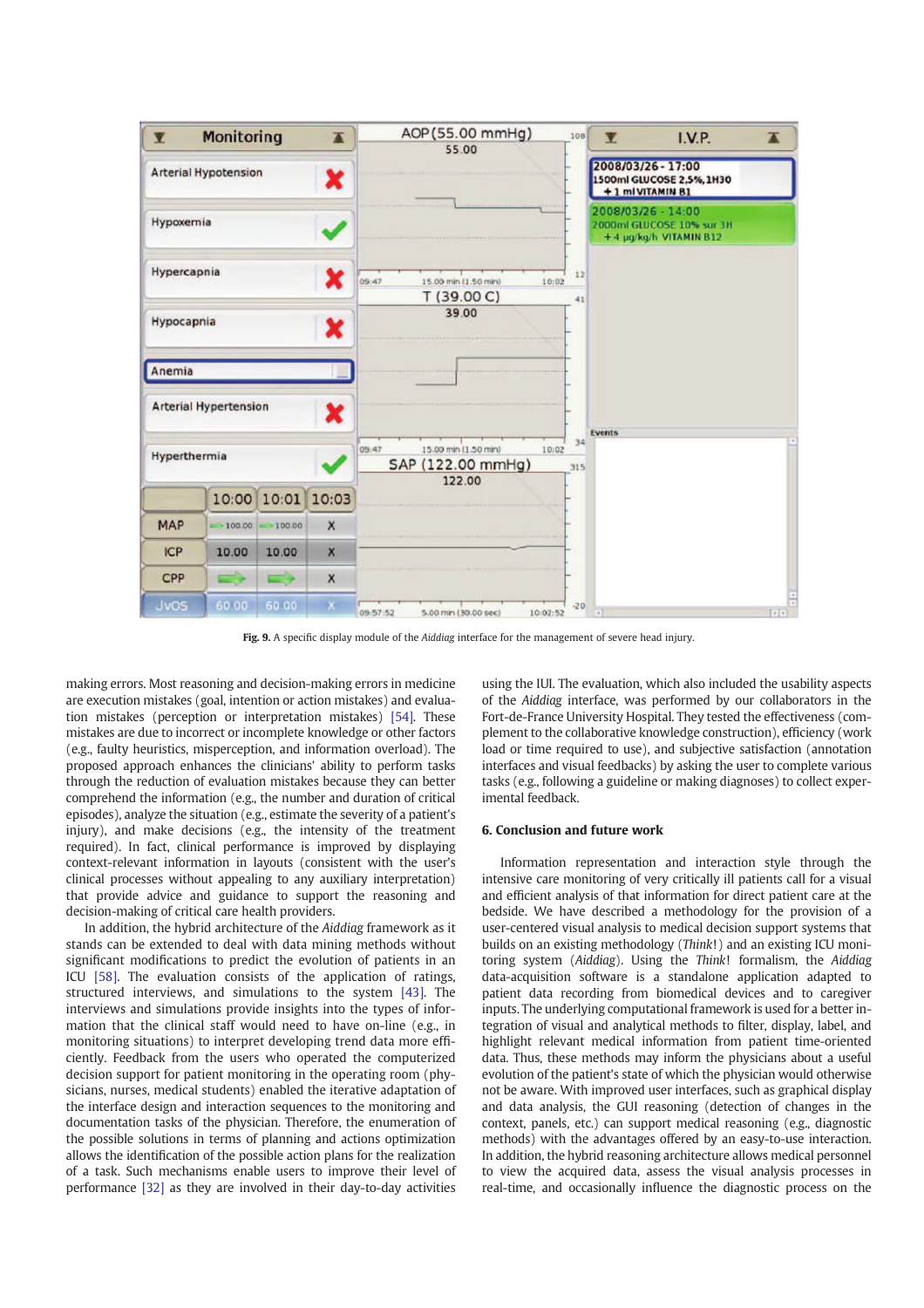application. The hybrid reasoning architecture learns the patterns of user actions in the interface and the acquired sequences represent in some sense the cognitive path followed by the physician after the event. The analysis of these sequences will allow us to extract medical knowledge from the interaction between the medical staff and the system when some elements of the context, such as the modification of a prescription, are also taken into account. Therefore, capturing domainexpert knowledge for further analysis with respect to medical guideline compliance is possible.

The described medical interface takes advantage of the graphical capabilities of the hybrid reasoning architecture to generate a visual analysis for adapting applications in critical care settings. The computational model underlying the interface detects ICU-related clinical patterns (using an existing medical knowledge base represented or previously learned by the network) in streaming time-oriented ICU clinical data. Consequently, it facilitates the diagnostic procedures and strategies by efficiently organizing the relevant information into the user interface of the medical monitoring systems and facilitates the actions required to achieve the target medical care in critical settings. The model not only aims to improve the working conditions of the users but also takes part in an evolution of safety and effectiveness by a reduction in errors, better control rates of risky procedures, and increases in health care quality. In contrast to visual interactive tools such as KNAVE-II [62] or [1] CareVis, which require a significant computer programming effort, the proposed tool is designed to facilitate the users' tasks and allow an easy handling by medical doctors to formalize their knowledge. This system is based on a human–computer collaborative approach involving contextual data exploration, semantic information modeling and knowledge construction in a close interaction with clinicians for knowledge formalization and capitalization in the ICU domain. Undoubtedly, many improvements can be made to the proposed project manipulation interfaces. Some results from evaluating the proposed approach in a real clinical setting and showing which concrete aspects are improved with regard to other approaches would be discussed. Many useful suggestions have been received from physicians during this experiment. We have analyzed and incorporated the following valuable comments and feedback collected during the test and evaluation process:

- A better understanding of how and when useful (general) adaptation techniques can improve the interaction between the interface and medical practitioners, such as the tools and methods that provide reliable development and the maintenance of the intelligent parts of the system taking into account contexts and expertise levels.
- Limitations have been detected during the intensive calculation of relevant sequences to clarify the 3D representation of the possible action plans. Fine adjustments of the computation module to obtain optimum performance will suppress these limitations. Artificial intelligence-controlled automated complex medical guidelines are under evaluation.

For future work, we wish to focus on a more detailed explanation on the World Wide Web based knowledge capitalization and sharing process to disseminate methodological advances in health informatics or in translational bioinformatics. Further work will possibly lead to study the impact of human and technological resources availability on the waiting time of admitted patients in ICU with a scheduling approach guided by the principles for prioritization of emergency response actions. In addition, we are taking account of computer network studies to support collaborative works between healthcare teams, and an economic approach is under consideration for the cost estimation of hospital services.

#### Acknowledgments

This work was partly funded by the European program FEDER, under the ISIS (Intelligent Survey for Information Systems) project.

#### References

- [1] W. Aigner, S. Miksch, CareVis: integrated visualization of computerized protocols and temporal patient data, Artificial Intelligence in Medicine 37 (3) (2006) 203–218.
- [2] W. Aigner, S. Miksch, W. Müller, H. Schumann, C. Tominski, Visualizing time-oriented data — a systematic view, Computers and Graphics 31 (3) (2007) 401–409.
- [3] W. Aigner, S. Miksch, W. Müller, H. Schumann, C. Tominski, Visual methods for analyzing time-oriented data, Transactions on Visualization and Computer Graphics 14 (1) (2008) 47–60.
- [4] L. Allart, C. Vilhelm, H. Mehdaoui, H. Hubert, B. Sarrazin, D. Zitouni, M. Lemdani, P. Ravaux, An architecture for online comparison and validation of processing methods and computerized guidelines in intensive care units, Computer Methods and Programs in Biomedicine 93 (1) (2009) 93–103.
- [5] J. Andrade, J. Ares, R. García, J. Pazos, S. Rodríguez, A. Silva, Formal conceptualisation as a basis for a more procedural knowledge management, Decision Support Systems 45 (1) (2008) 164–179.
- [6] M. Ben Ayed, H. Ltifi, C. Kolski, A.M. Alimi, A user-centered approach for the design and implementation of KDD-based DSS: a case study in the healthcare domain, Decision Support Systems 50 (1) (2010) 64–78.
- [7] D. Boaz, Y. Shahar, A framework for distributed mediation of temporal-abstraction queries to clinical databases, Artificial Intelligence in Medicine 34 (1) (2005) 3–24.
- [8] A.A. Boxwala, S. Tu, Q. Zeng, M. Peleg, O. Ogunyemi, R.A. Greenes, E.H. Shortliffe, V.L. Patel, Towards a representation format for sharable clinical guidelines, Journal of Biomedical Informatics 34 (3) (2001) 157–169.
- [9] N. Bricon-Souf, C.R. Newman, Context awareness in health care: a review, International Journal of Medical Informatics 76 (1) (2007) 2–12.
- [10] D. Calvelo, M.-C. Chambrin, D. Pomorski, P. Ravaux, Toward symbolisation using data-driven extraction of local trends for ICU monitoring, Artificial Intelligence in Medecine 19 (3) (2000) 203–223.
- [11] M. Campos, J.M. Juárez, J. Salort, J. Palma, R. Marín, Reasoning in dynamic systems: from raw data to temporal abstract information, Neurocomputing 72 (4–6) (2009) 871–878.
- [12] M.-C. Chambrin, P. Ravaux, A. Jaborska, C. Beugnet, P. Lestavel, C. Chopin, M. Boniface, Introduction of knowledge bases in patient's data management system: role of the user interface, Journal of Clinical Monitoring and Computing 12 (1995) 11–26.
- [13] Y.-J. Chen, Development of a method for ontology-based empirical knowledge representation and reasoning, Decision Support Systems 50 (1) (2010) 1–20.
- [14] L. Chittaro, Information visualization and its application to medicine, Artificial Intelligence in Medicine 22 (2) (2001) 81–88.
- [15] L. Chittaro, C. Combi, Visualizing queries on databases of temporal histories: new metaphors and their evaluation, Data & Knowledge Engineering 44 (2) (2003) 239–264.
- [16] L. Chittaro, C. Combi, G. Trapasso, Data mining on temporal data: a visual approach and its clinical application to hemodialysis, Journal of Visual Languages and Computing 14 (2003) 591–620.
- [17] T.J. Clayton, R.J. Nelson, A.R. Manara, Reduction in mortality from severe head injury following introduction of a protocol for intensive care management, British Journal of Anaesthesia 93 (6) (2004) 761–767.
- [18] S.B. Cousins, M.G. Kahn, The visual display of temporal information, Artificial Intelligence in Medicine 3 (6) (1991) 341–357.
- [19] A.S. d'Avila Garcez, L.C. Lamb, D.M. Gabbay, Neural-Symbolic Cognitive Reasoning, Cognitive Technologies, Springer-Verlag, Berlin Heidelberg, 2009..
- [20] B.M. Dawant, S. Uckun, E.J. Manders, D.P. Lindstrom, The SIMON project, model based signal acquisition analysis and interpretation in intelligent patient monitoring, IEEE Engineering in Medicine and Biology Magazine 1 (1993) 82–91.
- [21] S. Delisle, B. Moulin, User interfaces and help systems: from helplessness to intelligent assistance, Artificial Intelligence Review 18 (2002) 117–157.
- [22] M. Dojat, F. Pachet, Z. Guessoum, D. Touchard, A. Harf, L. Brochard, NeoGanesh: a working system for the automated control of assisted ventilation in ICUs, Artificial Intelligence in Medicine 11 (1997) 97–117.
- [23] M. Dojat, N. Ramaux, D. Fontaine, Scenario recognition for temporal reasoning in medical domains, Artificial Intelligence in Medicine 14 (1–2) (1998) 139–155.
- [24] R.F. Engle, Dynamic conditional correlation: a simple class of multivariate generalized autoregressive conditional heteroskedasticity models, Journal of Business & Economic Statistics 20 (3) (2002) 339–350.
- [25] L. Findlater, J. McGrenere, Beyond performance: feature awareness in personalized interfaces, International Journal of Human Computer Studies 68 (3) (2010) 121–137.
- [26] E. German, A. Leibowitz, Y. Shahar, An architecture for linking medical decision-support applications to clinical databases and its evaluation, Journal of Biomedical Informatics 42 (2) (2009) 203–218.
- [27] C. Ghédira, P. Maret, J. Fayn, P. Rubel, Adaptive user interface customization through browsing knowledge capitalization, International Journal of Medical Informatics 68 (1–3) (2002) 219–228.
- [28] B. Guijarro-Berdiñas, A. Alonso-Betanzos, O. Fontenla-Romero, Intelligent analysis and pattern recognition in cardiotocographic signals using a tightly coupled hybrid system, Artificial Intelligence 136 (1) (2002) 1–27.
- [29] T. Guyet, C. Garbay, M. Dojat, Knowledge construction from time series data using a collaborative exploration approach, Journal of Biomedical Informatics 40 (2007) 672–687.
- [30] R. Haux, Medical informatics: Past, present, future, International Journal of Medical Informatics 79 (9) (2010) 599–610.
- [31] J.-Y. Hong, E.-H. Suh, S.-J. Kim, Context-aware systems: a literature review and classification, Expert Systems with Applications 36 (4) (2009) 8509–8522.
- [32] H. Hubert, C. Guinhouya, L. Castra, S. Soubrier, C. Vilhelm, P. Ravaux, M. Lemdani, A. Durocher, F. Saulnier, Methodological approach for the evaluation of the performances of medical intensive care units, Journal of Critical Care 22 (3) (2007) 184–190.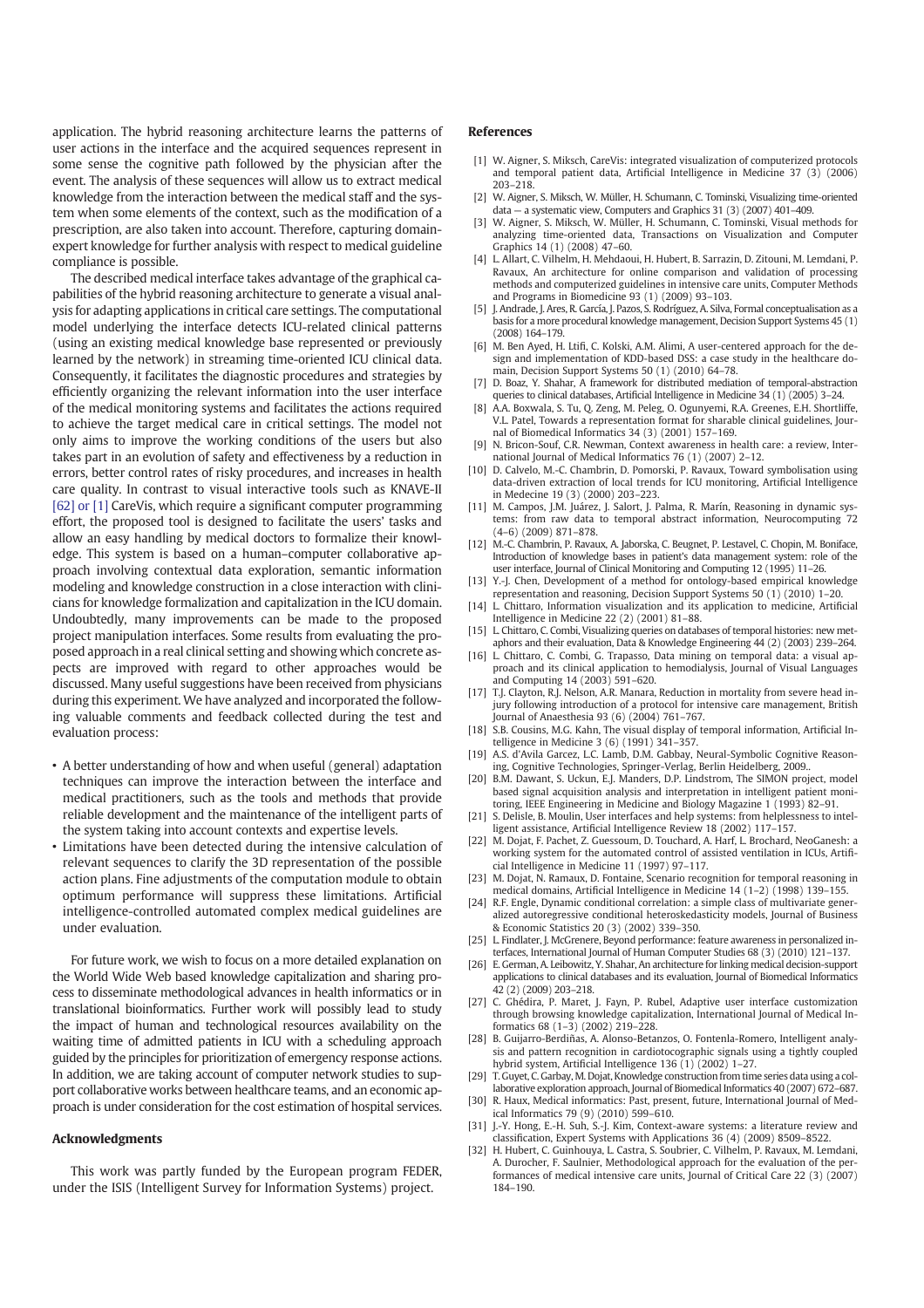- [33] H. Jabrouni, B. Kamsu Foguem, L. Geneste, C. Vaysse, Continuous improvement through knowledge-guided analysis in experience feedback, Engineering Appli-cations of Artificial Intelligence 24 (8) (2011) 1419–1431.
- [34] B. Kamsu Foguem, V. Chapurlat, Requirements modelling and formal analysis using graph operations, International Journal of Production Research 44 (17) (2006) 3451–3470.
- [35] B. Kamsu Foguem, T. Coudert, C. Béler, L. Geneste, Knowledge formalization in experience feedback processes: an ontology-based approach, Computers in Industry 59 (7) (2008) 694–710.
- [36] J. Klein, O. Friman, M. Hadwiger, B. Preim, F. Ritter, A. Vilanova, G. Zachmann, D. Bartz, Visual computing for medical diagnosis and treatment, Computers and Graphics 33 (4) (2009) 554–565.
- [37] D. Klimov, Y. Shahar, M. Taieb-Maimon, Intelligent visualization of temporal associations for multiple time-oriented patient records, Methods of Information in Medicine 48 (3) (2009) 254–262.
- [38] D. Klimov, Y. Shahar, M. Taieb-Maimon, Intelligent querying, visualization, and exploration of the time-oriented data of multiple patients, Artificial Intelligence in Medicine 49 (1) (2010) 11–31.
- [39] D. Klimov, Y. Shahar, M. Taieb-Maimon, Intelligent selection and retrieval of multiple time-oriented records, Journal of Intelligent Information Systems 35 (2) (2010) 261–300.
- [40] C. Kolski, E. Le Strugeon, A review of intelligent human-machine interfaces in the light of the ARCH model, International Journal of Human Computer Interaction 10 (3) (1998) 193–231.
- [41] S. Kumar, A. Sekmen, Single robot multiple human interaction via intelligent user interfaces, Knowledge-Based Systems 21 (6) (2008) 458–465.
- [42] O.B. Kwon, The potential roles of context-aware computing technology in optimization-based intelligent decision-making, Expert Systems with Applications 31 (3) (2006) 629–642.
- [43] . E. Letsu-Dake, C.A. Ntuen, A case study of experimental evaluation of adaptive interfaces, International Journal of Industrial Ergonomics 40 (1) (2010) 34–40.
- [44] A. Lowe, R.W. Jones, M.J. Harrison, The graphical presentation of decision support information in an intelligent anaesthesia monitor, Artificial Intelligence in Medicine 22 (2) (2001) 173–192.
- [45] S. Martins, Y. Shahar, D. Goren-Bar, M. Galperin, H. Kaizer, L. Basso, D. McNaughton, M. Goldstein, Evaluation of an architecture for intelligent query and exploration of time-oriented clinical data, Artificial Intelligence in Medicine 43 (1) (2008) 17–34.
- [46] M.F. McTear, Intelligent interface technology: from theory to reality? Interacting with Computers 12 (4) (2000) 323–336.
- [47] H. Mehdaoui, L. Allart, D. Resiere, R. Valentino, B. Sarrazin, P. Ravaux, Information systems' contribution to patient care improvement: severe brain injury as a model, Reanimation 19 (6) (2010) 512–518.
- [48] H. Mehdaoui, B. Sarrazin, I. El Zein, L. Allart, C. Vilhelm, S. Guerra, D. Zitouni, M. Lemdani, R. Valentino, A. Herbland, P. Ravaux. ISIS program: a new tool for medical research at the bedside in critical care units. 27th International Symposium on Intensive Care and Emergency Medicine, Brussels, Belgium, 27–30 March 2007. Critical Care 11 (Suppl 2) (2007) P439, http://dx.doi.org/10.1186/cc5599.
- [49] S. Miksch, W. Horn, C. Popow, F. Paky, Utilizing temporal data abstraction for data validation and therapy planning for artificially ventilated newborn infants, Artificial Intelligence in Medicine 8 (6) (1996) 543–576.
- [50] J. Mira, Symbols versus connections: 50 years of artificial intelligence, Neurocomputing 71 (4–6) (2008) 671–680.
- R. Oppermann, Adaptive User Support: Ergonomic Design of Manually and Automatically Adaptable Software, In: in: Reinhard Oppermann (Ed.), Contributors, Lawrence Erlbaum Associates, Hillsdale, New Jersey, USA, 1994, 253 pages
- [52] B. Pandey, R.B. Mishra, Knowledge and intelligent computing system in medicine, Computers in Biology and Medicine 39 (3) (2009) 215–230.
- [53] S.C. Park, S. Piramuthu, M.J. Shaw, Dynamic rule refinement in knowledge-based data mining systems, Decision Support Systems 31 (2) (2001) 205–222.
- [54] V.L. Patel, J. Zhang, N.A. Yoskowitz, R. Green, O.R. Sayan, Translational cognition for decision support in critical care environments: a review, Journal of Biomedical Informatics 41 (3) (2008) 413–431.
- [55] M. Peleg, S. Keren, Y. Denekamp, Mapping computerized clinical guidelines to electronic medical records: knowledge-data ontological mapper (KDOM), Journal of Biomedical Informatics 41 (1) (2008) 180–201.
- [56] W.E. Pracht, Model visualization: graphical support for DSS problem structuring and knowledge organization, Decision Support Systems 6 (1) (1990) 13–27.
- [57] W. Rabitsch, A. Nikolic, P. Schellongowski, J. Kofler, P. Kraft, C.G. Krenn, T. Staudinger, G.J. Locker, P. Knöbl, R. Hofbauer, M. Frass, Evaluation of an end-tidal portable ETCO2 colorimetric breath indicator (COLIBRI), The American Journal of Emergency Medicine 22 (1) (2004) 4–9.
- [58] J. Ramon, D. Fierens, F. Güiza, G. Meyfroidt, H. Blockeel, M. Bruynooghe, G. Van Den Berghe, Mining data from intensive care patients, Advanced Engineering Informatics 21 (3) (2007) 243–256.
- [59] A. Rector, AIM: a personal view of where I have been and where we might be going, Artificial Intelligence in Medicine 23 (1) (2001) 111–127. [60] Y. Shahar, C. Cheng, Intelligent Visualization and Exploration of Time-Oriented
- Clinical Data, Topics in Health Information Management 20 (2) (1999) 15–31.
- [61] Y. Shahar, C. Cheng, Model-Based Visualization of Temporal Abstractions, Computational Intelligence 16 (2) (2000) 279–306.
- [62] Y. Shahar, D. Goren-Bar, D. Boaz, G. Tahan, Distributed, intelligent, interactive visualization and exploration of time-oriented clinical data and their abstractions, Artificial Intelligence in Medicine 38 (2) (2006) 115–135.
- [63] B. Shneiderman, C. Plaisant, M. Cohen, S. Jacobs, Designing the User Interface: Strategies for Effective Human-Computer Interaction, Fifth Edition Addison-Wesley Publ. Co, Reading, MA, USA, 2010. 606 pages.
- [64] M. Stacey, C. McGregor, Temporal abstraction in intelligent clinical data analysis: A survey, Artificial Intelligence in Medicine 39 (1) (2007) 1–24.
- [65] R. Sun, Artificial Intelligence: Connectionist and Symbolic Approaches, International Encyclopedia of the Social & Behavioral Sciences (2004) 783–789.
- [66] J. Sweller, Cognitive load during problem solving: Effects on learning, Cognitive Science 12 (2) (1988) 257–285.
- [67] F.T. Tehrani, Automatic control of mechanical ventilation. Part 2: The existing techniques and future trends, Journal of Clinical Monitoring and Computing 22 (6) (2008) 417–424.
- [68] M. Tentori, J. Favela, M.D. Rodriguez, Privacy-aware autonomous agents for pervasive healthcare, IEEE Intelligent Systems 21 (6) (2006) 55–62.
- [69] C. Vilhelm, P. Ravaux, D. Calvelo, A. Jaborska, M.-C. Chambrin, M. Boniface, Think!: a unified numerical-symbolic knowledge representation scheme and reasoning system, Artificial Intelligence 116 (1–2) (2000) 67–85.
- X. Wang, D.H. Jeong, W. Dou, S.-W. Lee, W. Ribarsky, R. Chang, Defining and applying knowledge conversion processes to a visual analytics system, Computers and Graphics 33 (5) (2009) 616–623.
- [71] G.G. Yen, D. Acay, Adaptive user interfaces in complex supervisory tasks, ISA Transactions 48 (2) (2009) 196–205.
- [72] E.R. Zanier, F. Ortolano, L. Ghisoni, A. Colombo, S. Losappio, N. Stocchetti, Intracranial pressure monitoring in intensive care: clinical advantages of a computerized system over manual recording, Critical Care 11 (1) (2007) R7.



Bernard Kamsu Foguem is an Assistant Professor at the National Engineering School of Tarbes (ENIT) of National Polytechnic Institute of Toulouse (INPT) and leads his research activities in the Production Engineering Laboratory (LGP) of ENIT-INPT, a research entity (EA 1905) of the University of Toulouse. He has a Master's in Operational Research (2000) from National Polytechnic Institute of Grenoble, and a PhD in Computer Science and Automatic (2004) from the University of Montpellier 2. His current interests are in Knowledge Representation, Visual Reasoning, Ontology-based Semantic Analysis and Knowledge Exploitation for Collaboration and Decision Support. Application domains include continuous improvement process, industrial maintenance management, conventional and

traditional medicine. He has authored or co-authored twenty articles in scientific journals and international conferences. He also participates in the evaluation of research papers (reviewer activity) in several scientific journals. His work has received two "Best Paper Award" at conferences sponsored by the Institute of Electrical and Electronics Engineers (IEEE).



Germaine Tchuente Foguem is PhD student at the Lille2 University. She has a Master of Advanced Studies from the University of Yaounde I (Cameroon) in 2007, in the domain of synchronization in dynamic distributed systems, and a Research Master in automatic and decisional systems obtained in 2010 from ENIT-INPT of Tarbes (France). She is co-author of an article from his internship report of Research Master whose study focused on the competences management under uncertainty. She currently takes an active interest in complex signals analysis with the specific aim of improving the patient monitoring in intensive care units, through false alarm reduction strategies, to help clinicians to predict status changes for better patient care.

Laurent Allart obtained a M.Sc. degree in Bioinformatics from University of Lille (North, France) in 2003. He has developed software tools for their application in biomedical research and medical practice. His research interests focus on data acquisition from the biomedical equipment, software interface modelling and computerized guidelines.



Youcef Zennir received the State Engineer degree in Automatic from the University of Badji Mokhtar–Annaba– Algeria in 1998 and the Post-graduate degree in Industrial Automation from the University of Chambery–France in 2000. He received his Ph.D in Industrial Automation from Applied Sciences National Institute of Lyon, France (INSA of Lyon) in 2004. He is an assistant professor in Industrial automation, in the Department of Electrical Engineering at Skikda University, Algeria. His current research interests include Diagnostic Decision Support Systems, control of complex systems, Multi-actor Systems, Distributed Artificial Intelligence, Knowledge Electrical Engineering and Computer Science.